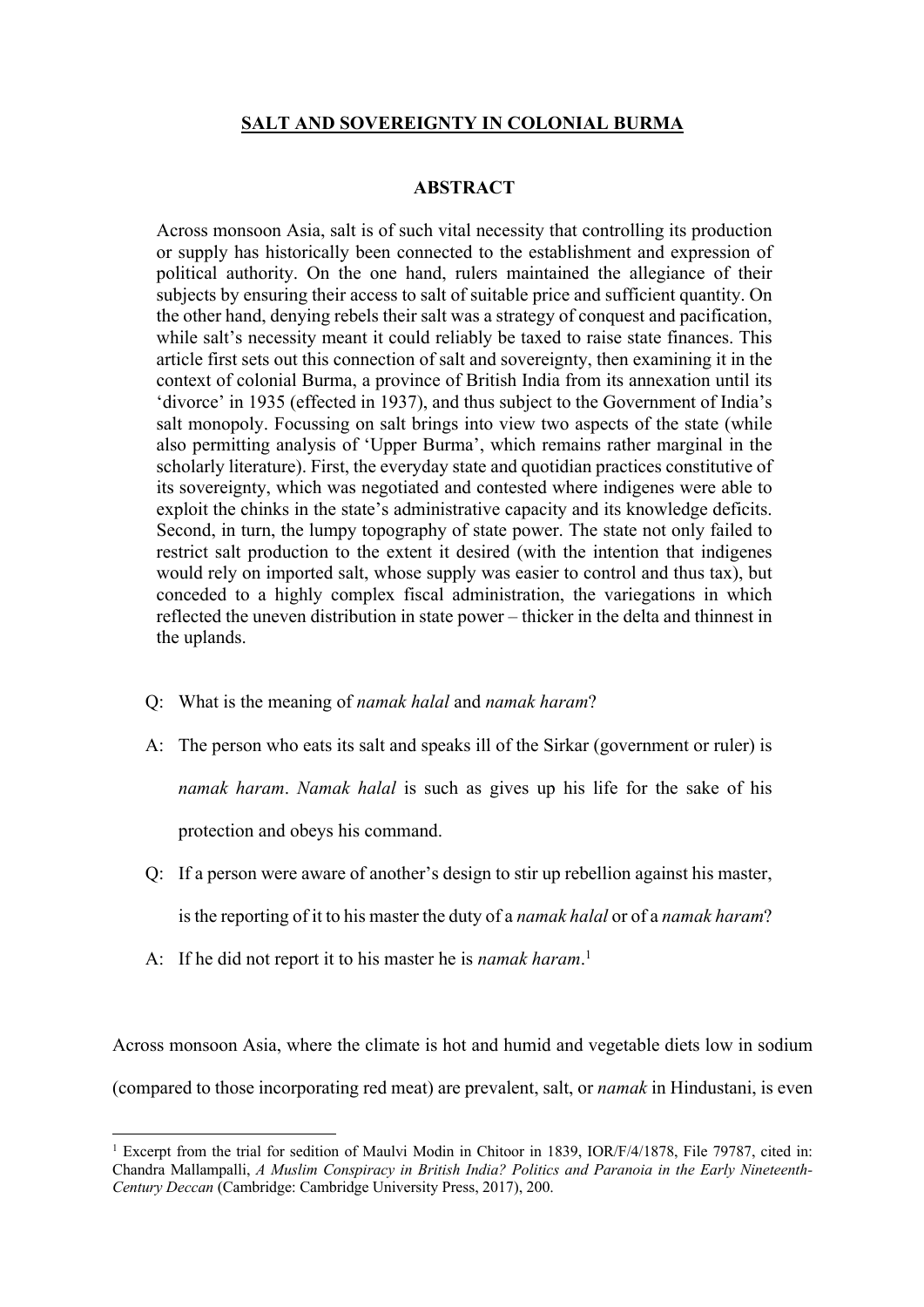more a need for human existence than elsewhere in the world.2 Where (sufficient) salt could not be produced locally, or where there was a preference for the salt of other places – for salt was not homogeneous, differing, for example, by the size of crystals, mineral composition, and thus flavour – trade networks of varying scales developed in necessity.3 Assam's import of salt from pre-colonial Bengal was of such magnitude as to be balanced by return traffic in slaves and bullion, continuing to head the list of the region's imports into the early nineteenth century, for instance.<sup>4</sup> In eighteenth-century Bengal, imposts on salt boiling works were sufficiently valuable that rights to their collection could be sold as revenue farms, itself an example of the late Mughal 'commercialisation of royal power' as such 'perquisites of kingship' were farmed to magnates following negotiation between the two groups based not only on the transfer of cash but also ritualised gift exchange and other means of developing patrimonial links.<sup>5</sup> The sale of such rights did not diminish so much as reconfigure a set of relationships forged by sovereign authority, however. The situation in China was similar. There, salt was valuable enough for the state to erect its monopoly and for private merchants to accumulate considerable wealth and wield (or even broker) commercial, political, and even cultural power or influence in consequence, as recently illuminated by Yulian Wu's study of the salt merchants of Huizhou, in Jiangnan, and their material culture and relationship to the Oing court.<sup>6</sup> In eighteenth-century India and China, therefore, mutually beneficial court-merchant networks served to enrich both groups, each trying to sustain and develop its fruitful connection to the other through material

<sup>2</sup> Mark Kurlansky, *Salt. A World History* (London: Vintage, 2003).

<sup>&</sup>lt;sup>3</sup> Sameetah Agha, 'Trans-Indus Salt. Objects, Resistance, and Violence in the North-West Frontier of British India' in Lipokmar Dzüvichü and Manjeet Baruah, eds., *Objects and Frontiers in Modern Asia. Between the Mekong and the Indus* (London: Routledge, 2019), 25.

<sup>4</sup> Jayeeta Sharma, *Empire's Garden. Assam and the Making of India* (Durham, N.C.: Duke University Press, 2011), 56.

<sup>5</sup> C. A. Bayly, *Rulers, Townsmen and Bazaars. North Indian Society in the Age of British Expansion 1770-1870* (Oxford: Oxford University Press, 1983), 460-61. On the politics of gift exchange in South Asia during the colonial transition: Margot Finn, 'Material Turns in British History: II. Corruption: Imperial Power, Princely Politics and Gifts Gone Rogue', *Transactions of the Royal Historical Society*, vol. 29 (2019), 1-25.

<sup>6</sup> Yulian Wu, *Luxurious Networks. Salt Merchants, Status, and Statecraft in Eighteenth-Century China* (Stanford: Stanford University Press, 2017).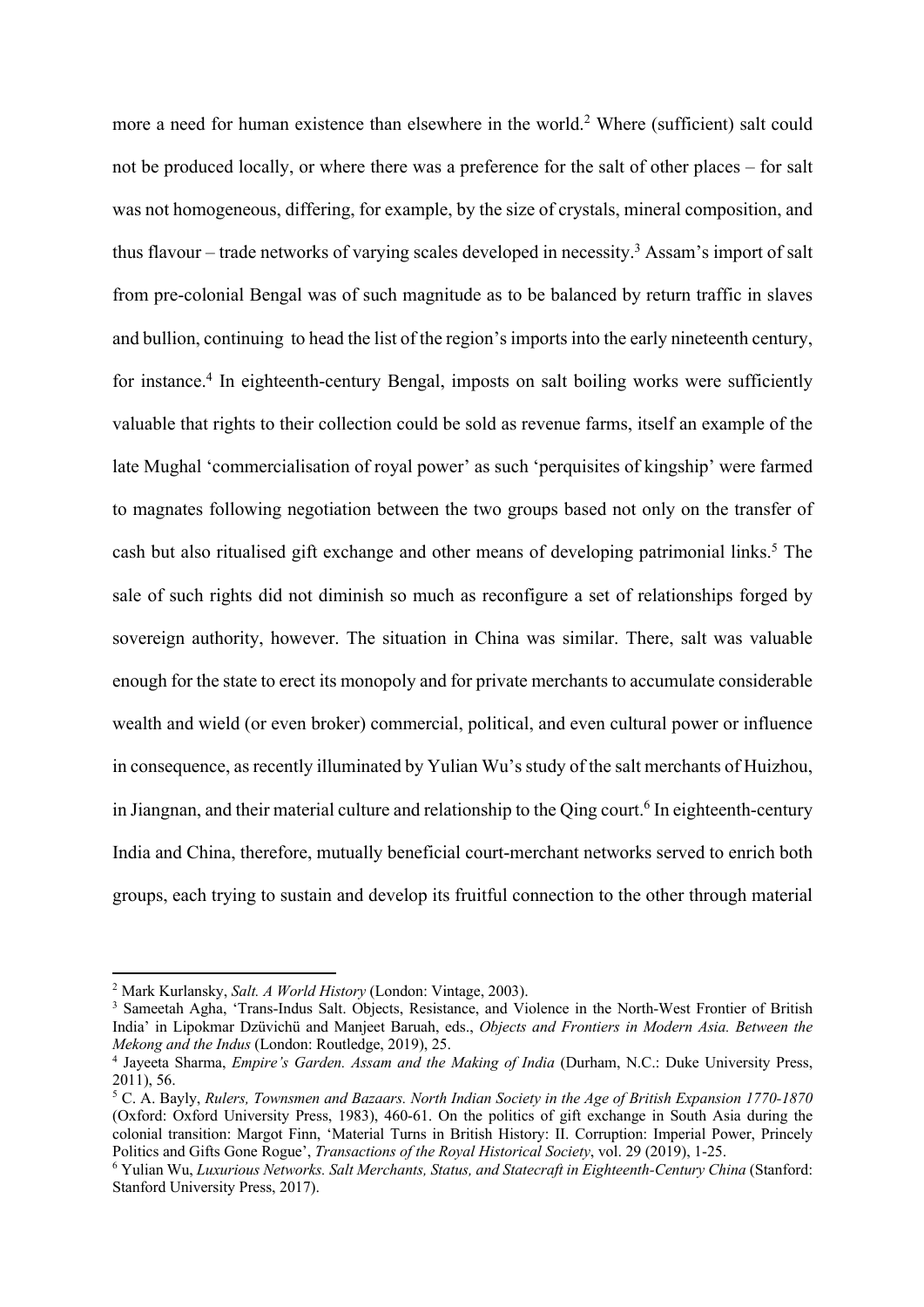and personal relations, blurring the simple dichotomies between sovereign and subject, and between duties and rights, thereby.

Within such context, the entry of servants of the East India Company into the salt trade of pre-colonial Bengal was seen as especially transgressive, for such 'objects [were] endowed with distinctive value and signs of the rulers' substantive authority', so that by 'making them available to merchants and agents (*gumashta*s),' Sudipta Sen has forcefully argued, 'the Company was disrupting the hierarchy of goods in the marketplace which marked the […] order of things that related cultivator to agent, agent to trader, and trader to ruler.'7 Upon the prohibition of East India Company servants' participation in inland trade following the conquest of Bengal in 1765, Robert Clive, as Governor of Bengal, formed a private monopoly for the trade of salt (as well as betel and tobacco) constituted of Company servants 'on the ground' on the subcontinent as shareholders in compensation for the loss of their erstwhile trading privileges.<sup>8</sup> Unhappiness with this arrangement among the Court of Directors in London led, first, to efforts to establish an excise duty and, then, under Warren Hastings, the transfer of the monopoly to the Company itself. Both operations failed due to the corruption of Company servants resulting, furthermore, in the exploitation of manufacturers, distortion of trade, and the violent fluctuation of prices. Eventually, the Company state inaugurated the Agency system, whereby each Agency provided advances to finance production (which had been necessary in earlier times, too) in their respective domains, receiving the outturn of salt, which was stored in government godowns and sold at set prices to private merchants in possession of licenses for inland trade. This system more or less survived in Bengal – even after the cessation of the Company Raj following the Mutiny-Rebellion of 1857-58 – until it

<sup>7</sup> Sudipta Sen, *Empire of Free Trade. The East India Company and the Making of the Colonial Marketplace* (Philadelphia: University of Pennsylvania Press, 1998), 82.

<sup>&</sup>lt;sup>8</sup> In fact, Sen goes as far as to say that '[r]eading contemporary Company records of the conflict and debate over internal trade makes one wonder whether the East India Company conducted a war with the ruler of Bengal simply over salt, betel nuts, and tobacco' – *op. cit.*, 82, and 82-87 for discussion of the Company's subsequent actions.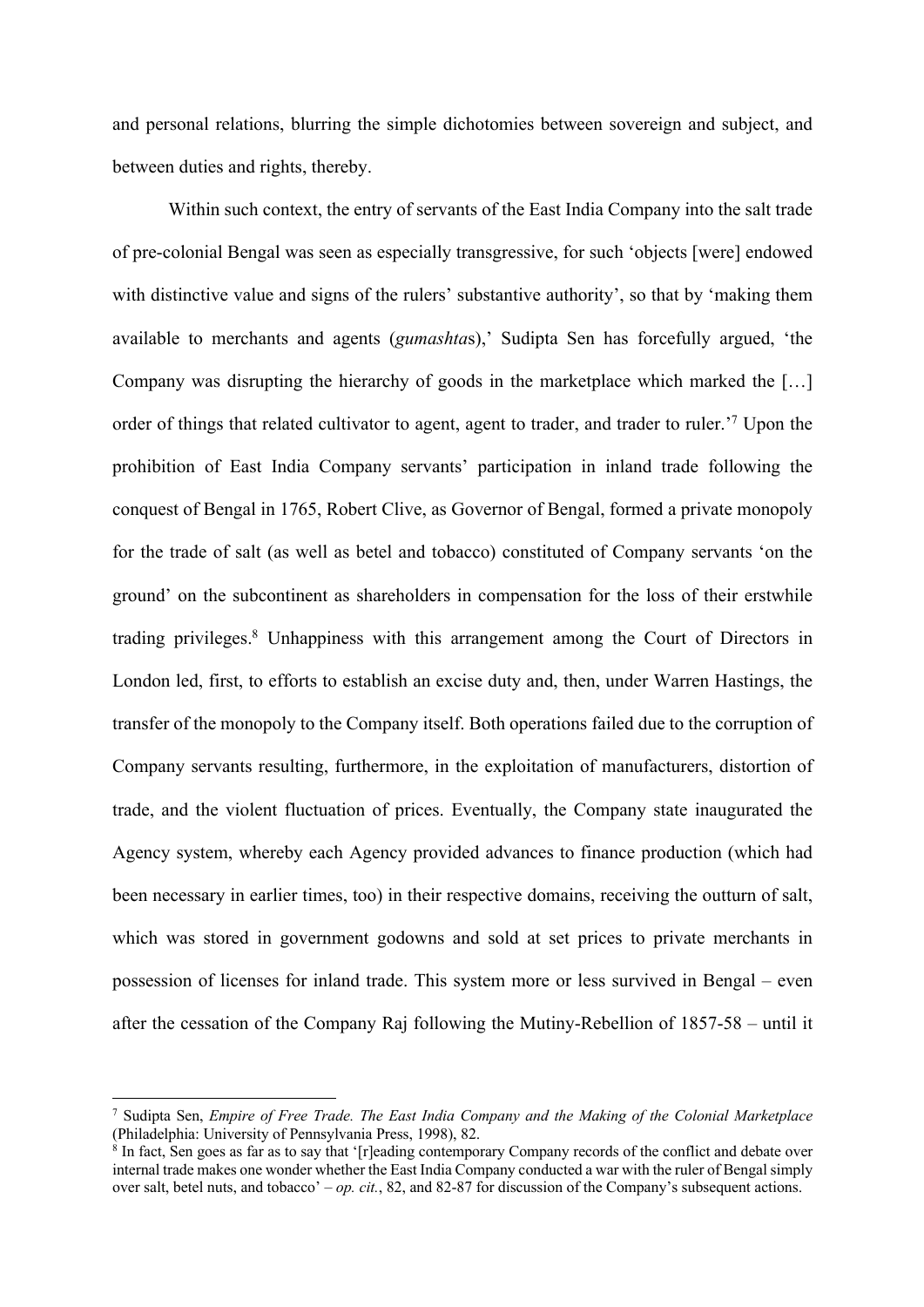was rendered obsolete by competition from foreign salt in the 1860s.<sup>9</sup> The 1882 Indian Salt Act, discussed in what follows, enforced the government's monopoly over the collection, manufacture, and taxation of salt.

Being a necessity, salt was one of the few articles of consumption that could be effectively taxed to raise sufficient revenues all across the Indian subcontinent, the other significant article being a narcotic substance – opium. This was the (controversial) rationale for colonial taxation of salt which, ultimately, stood alongside the land tax as one of the pillars of the state's fiscal might and the Indian Empire built upon its foundations. Elsewhere from Bengal, salt continued to be manufactured from the sea (as in Bombay and Madras), from salt wells or saline springs and lakes (Rajasthan), or from salt mines (Punjab). There was no uniform rate of taxation, therefore, even though the state retained a monopoly over all domestic production, much as it did in Bengal. The state's only other monopoly – tellingly, once again – was opium.10 Bipan Chandra highlighted, over a half-century ago, that salt was the second most important source of revenue to the Government of India, 1880-1905.11 The combination of monopoly and taxation of salt thus served to enrich the government and, according to the Indian 'economic nationalists' of the late nineteenth century critical of colonial political economy, pressed on consumers, not least the masses of the Indian labouring poor whose needs were perhaps the greatest. That the state vigorously defended its monopoly, erecting an actual material barrier – variously of thorny shrubs, stone walls, and ditches – defended by officers as a customs preventive line, only served to confirm suspicions of the disregard for the needs of Indians.12

<sup>9</sup> A.M. Serajuddin, 'The Salt Monopoly of the East India Company's Government in Bengal', *Journal of the Economic and Social History of the Orient*, vol. 21, no. 3 (1978), 304-22, here the discussion has drawn especially on 304-08.

<sup>10</sup> Agha, 'Trans-Indus Salt', 22.

<sup>11</sup> Bipan Chandra, *The Rise and Growth of Economic Nationalism in India. Economic Policies of Indian National Leadership, 1880-1905* (New Delhi: People's Publishing House, 1969), here 534, and up to 549 for scrutiny of salt taxation and the analysis of the nationalist critique thereof.

<sup>12</sup> Agha, 'Trans-Indus Salt', 23.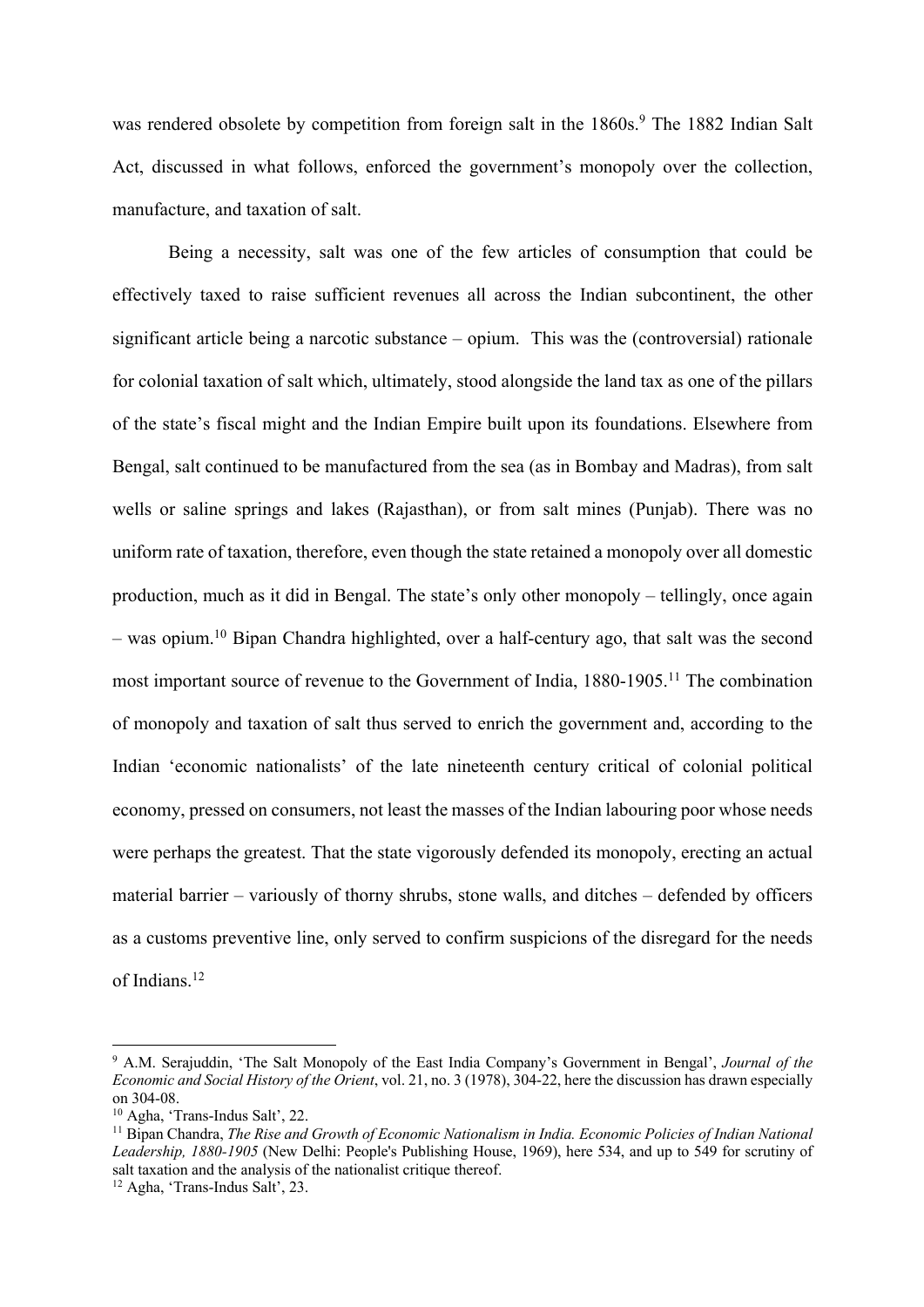Salt, then, is not such an unlikely focal point for the investigation of political sovereignty. In fact, as the epigraph to this article (extracted from a judicial case of 1839) demonstrates, *namak* was conjoined with the Islamic concepts of *haram* (proscribed) and *halal* (permitted) to capture the essential nature of political society in pre-colonial and colonial South Asia, these phrases still used today.13 *Namak halal* ('good salt') 'signified the allegiance owed to a king on the basis of having received the king's gifts of land, official titles, or other forms of patronage', Chandra Mallampalli notes, and 'was a reciprocal bond based on the exchange of gifts for loyalty.' *Namak haram* ('bad salt'), however, 'meant betrayal or treason committed by those who "ate the salt" of the ruler.'14 Subversion of this conception of *namak harami* into an act of resistance to colonialism was made manifest by Gandhi's famous salt *satyagraha* of 1930. The salt monopoly was a pillar of colonial rule, brought to critical attention by the economic nationalists several decades prior as an example of injustice and maladministration. There could be few better methods of contesting colonial power and its injustices, Gandhi realised, therefore, than to peacefully defy the salt monopoly by partaking in the manufacture of salt. The 240-mile march to the coast to produce salt in defiance of the 1882 Act, during which the Mahatma amassed followers willing to risk imprisonment, was predicated on the prior declaration of sovereignty and self-rule (*purna swaraj*) – an action that reflected Indians' feeling that the reciprocal bond of ruler and ruled had disintegrated.15

Until its 'divorce' from British India by legislation of 1935 (effected in 1937), Burma (Myanmar) was administered by the Government of India and was thus also a part of the larger British Empire. At the outset of colonial rule in Burma, following the ceding of Arakan to the

<sup>13</sup> Not least in consequence of Hrishikesh Mukherjee's 1973 smash hit Bollywood film, *Namak Haraam*.

<sup>14</sup> Chandra Mallampalli, *A Muslim Conspiracy in British India? Politics and Paranoia in the Early Nineteenth-Century Deccan* (Cambridge: Cambridge University Press, 2017), citations from 24, and see also 198, 214.

<sup>15</sup> Suchitra, 'What Moves Masses: Dandi March as Communication Strategy' *Economic and Political Weekly*, vol. 30, no. 14 (1995), 743-46.

Note that the finance minister of the new, independent Republic in 1947 likewise found it difficult to rationalise – on economic grounds – the abolition of the highly emotively-charged issue of the salt tax, in spite of M.K. Gandhi's pleas; see: Rakesh Ankit, 'Dr John Matthai (1886-1959): Between "Bombay Plan" and "Planning Commission"' *Contemporary South Asia* (forthcoming, 2020).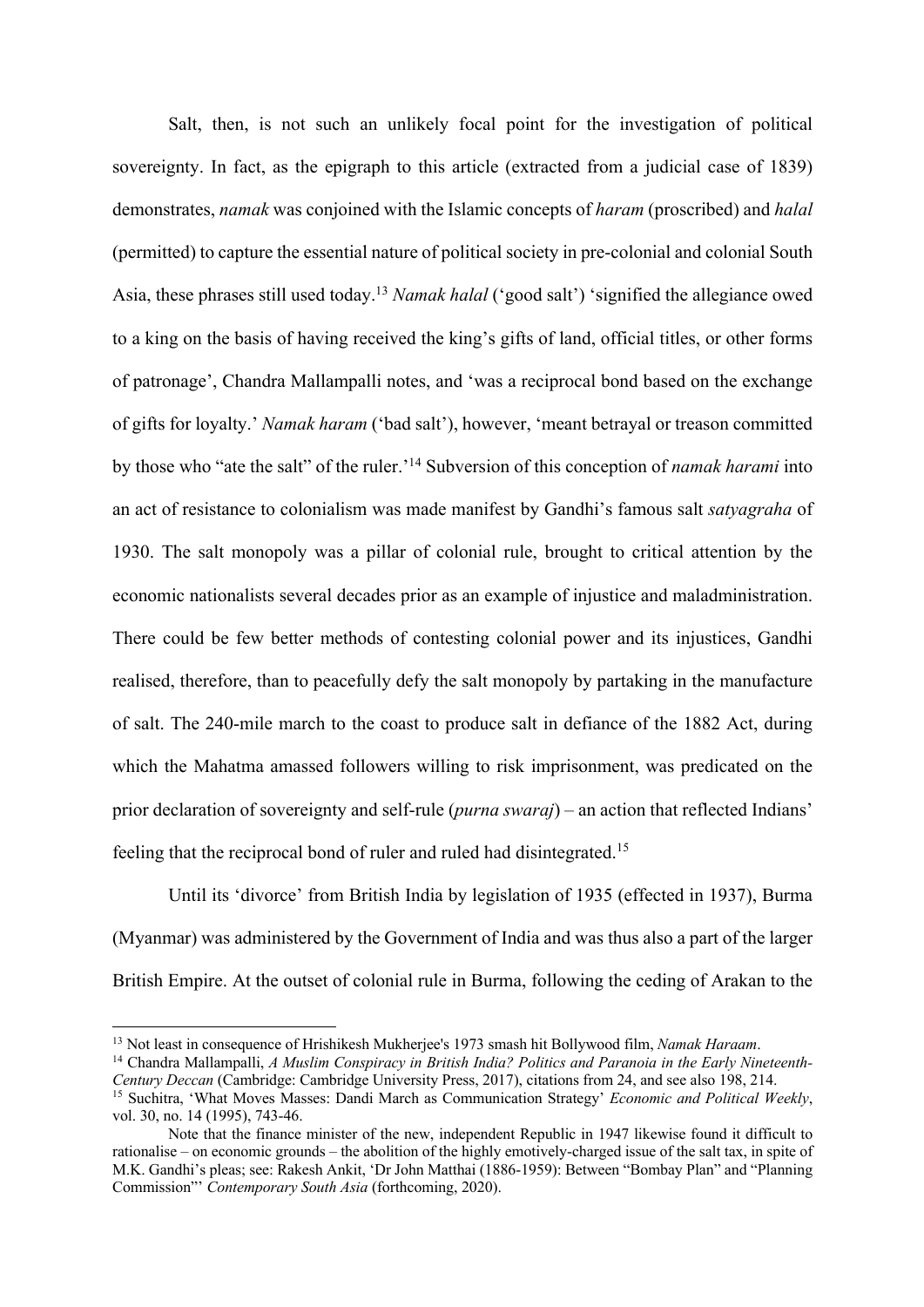East India Company in 1826 and its absorption into the Bengal Presidency, an administration was rolled out along the lines of the *zamindari* system operative in neighbouring Bengal, soliciting from prospective purchasers of the land details of the sum they would be prepared to pay annually to the state, as well as the amount of salt they would deliver to the government.<sup>16</sup> In other words, salt was not only a commodity of local production in Arakan, but part of the appropriation by the new sovereign authority along similar lines as in Company India at large. In turn, after annexation of additional territory following the Second Anglo-Burmese War (1852-53) and the resultant constitution of 'Lower Burma' as a unit within British India, the transition from Company to Crown rule in 1858, the promulgation of the 1882 Act, and the final war with the Konbaung dynasty of 1885, Burma and its inhabitants were subject to the Government of India's salt monopoly. In this article, therefore, the imperative to understand (colonial) Burma on its own terms, free from the baggage deriving from its categorisation either as part of South Asia or of Southeast Asia, on the one hand, is balanced with the fact that it was a frequently *distinctive* yet *constituent* part of the Indian Empire, on the other.17 How, it asks, did the Government of India's monopoly work in practice in Burma? And, reflexively, what does analysis of the administration of salt revenues reveal about the state in colonial Burma and of British imperialism?

**I**

A half-century of colonial rule transformed the economy of the 'wet zone' from a backwater of the Konbaung polity to one the world's largest rice producing and exporting regions. This was driven by the dramatic outward expansion of the rice frontier (as land in the Irrawaddy delta was turned to paddy), supported by the massive migration of Indians and the inhabitants

<sup>16</sup> Parimal Ghosh, *Brave Men of the Hills. Resistance and Rebellion in Burma, 1825-1932* (London: Hurst & Company/New Delhi: Manohar, 2000), 32.

<sup>17</sup> Jonathan Saha, 'Is it in India? Colonial Burma as a 'Problem' in South Asian History' *South Asian History and Culture*, vol. 7, no. 1 (2016), 23-29.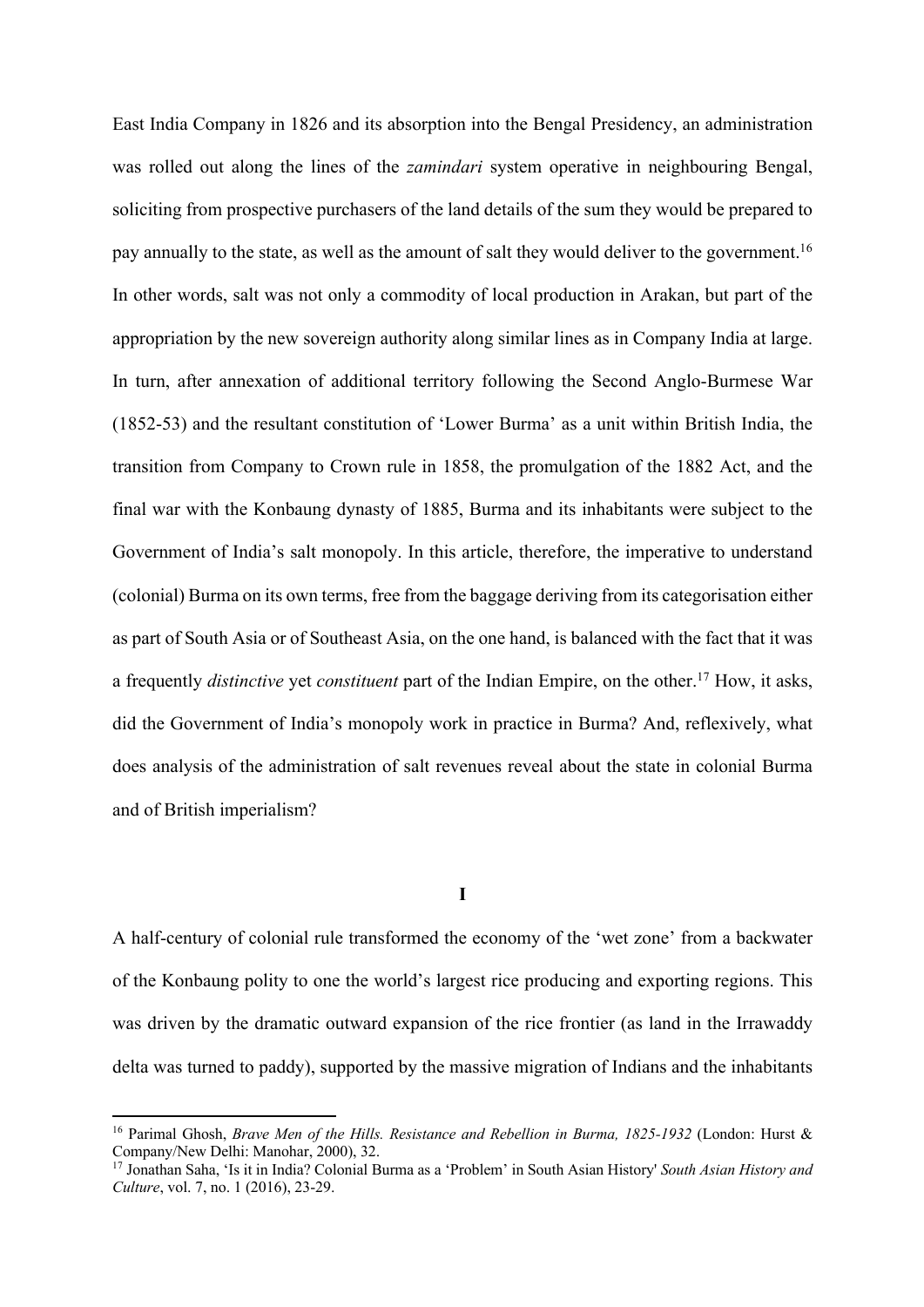of the Burma 'dry zone', themselves tremendous ecological and demographic changes that would later produce social tension and spur a nationalist movement into being.<sup>18</sup> Thus, scholarly attention has fixed especially on what the British called Lower Burma, where this drama unfolded: foundational work by the erstwhile colonial civil servant J.S. Furnivall on colonial policy and political economy published in the second-quarter of the twentieth century, for example, was followed by a burst of scholarship in the 1970s by Michael Adas, Ian Brown, and James C. Scott, among others, the latter two scholars considering the connection of colonial policy to hardship and popular uprising – of which the most momentous episode was the Hsaya San Rebellion of 1930-32.<sup>19</sup> The present century has seen another wave of interest, reflected, for instance, in scholarly works for a wider audience by Thant Myint-U and Michael Charney that situate British Burma in its precolonial context or contemporary Burma in its colonial context, respectively.20 The new generation of scholars of colonial Burma have diversified the field of inquiry yet further: Ashley Wright has examined the formulation of a racialised opium policy in tune with the exigencies of labour on the delta, while Jonathan Saha has argued that official misconduct (corruption) on the delta supported colonial rule around the turn of the century.21 Myanmar's 'democratic transition' since 2010 has eased foreign scholars' access to its archives and libraries, resulting in a recent uptick in historical production that has ranged from the study of cosmopolitanism and the 'religious economy' in which Islam and Buddhism

<sup>18</sup> Michael Adas, *The Burma Delta. Economic Development and Social Change on an Asian Rice Frontier, 1852- 1941* (Madison: University of Wisconsin Press, 1974).

<sup>19</sup> J. S. Furnivall, *Colonial Policy and Practice. A Comparative Study of Burma and Netherlands India* (Cambridge: Cambridge University Press, 1948); Idem, *An Introduction to the Political Economy of Burma* (Rangoon: Burma Book Club, 1931). See, most notably: Adas, *The Burma Delta*; James C. Scott, *The Moral Economy of the Peasant* (New Haven: Yale University Press, 1976); and Ian Brown, *A Colonial Economy in Crisis. Burma's Rice Cultivators and the World Depression of the 1930s* (London: Routledge Curzon, 2005), which represents a culmination of several decades' work on the subject and summarises the debate with James C. Scott.

<sup>20</sup> Thant Myint-U, *The Making of Modern Burma* (Cambridge: Cambridge University Press, 2001); Michael W. Charney, *A History of Modern Burma* (Cambridge: Cambridge University Press, 2009).

<sup>21</sup> Jonathan Saha, *Law, Disorder and the Colonial State. Corruption in Burma c.1900* (Basingstoke: Palgrave Macmillan, 2013); Ashley Wright, *Opium and Empire in Southeast Asia. Regulating Consumption in British Burma* (Basingstoke: Palgrave Macmillan, 2014).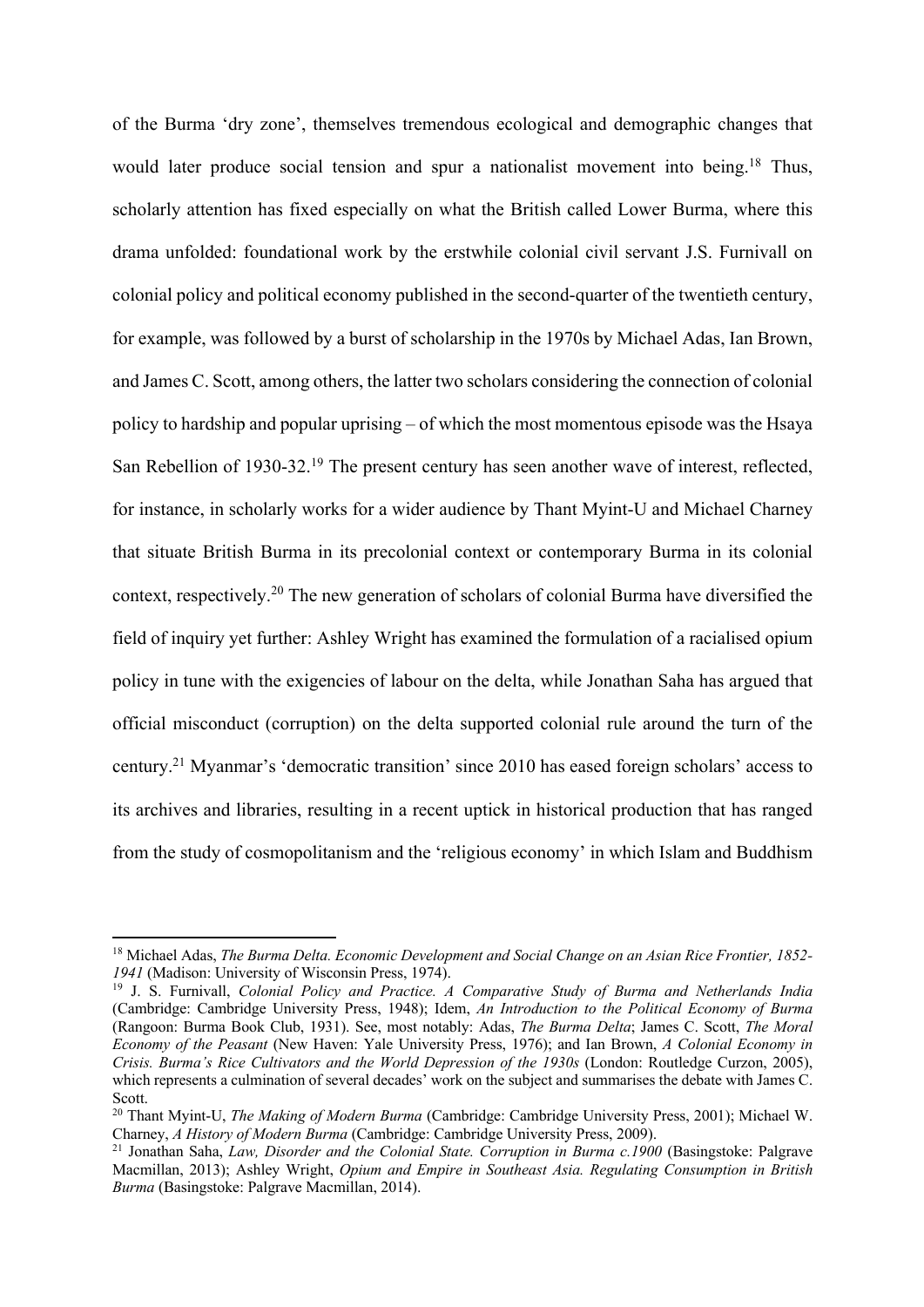'competed', to the texture of life in port cities such as Rangoon and the (post-)colonial state's efforts to 'improve' its urban environment.<sup>22</sup>



**Figure 1**

BURMA (UPPER AND LOWER)-FROM A TRACING BY THE ROYAL GEOGRAPHICAL SOCIETY, POUNDED ON A MAP PUBLISHED BY THE SURVEY OF INDIA, WITH RECENT ADDITIONS BY SIR GEORGE SCOTT

**Map of British Burma with the Divisions of Lower Burma, Upper Burma, and the Semi-Autonomous**  States<sup>23</sup>

<sup>22</sup> See, for instance: Michael Sugarman, 'Reclaiming Rangoon: (Post-)imperial Urbanism and Poverty, 1920-62' *Modern Asian Studies*, vol. 52, no. 6 (2018), 1856-87; Su Lin Lewis, *Cities in Motion Urban Life and Cosmopolitanism in Southeast Asia, 1920-1940* (Cambridge: Cambridge University Press, 2016); Nile Green, 'Buddhism, Islam and the Religious Economy of Colonial Burma' *Journal of Southeast Asian Studies*, vol. 46, no. 2 (2015), 175-204.

<sup>&</sup>lt;sup>23</sup> Extracted from: J. George Scott, *Burma. A Handbook of Practical Information* (London: Alexander Moring, 1906), 520. The author was an old Burma hand, at first variously a journalist and schoolmaster, then invited by the government in 1885 to assist with the establishment of the new colonial administration in Upper Burma,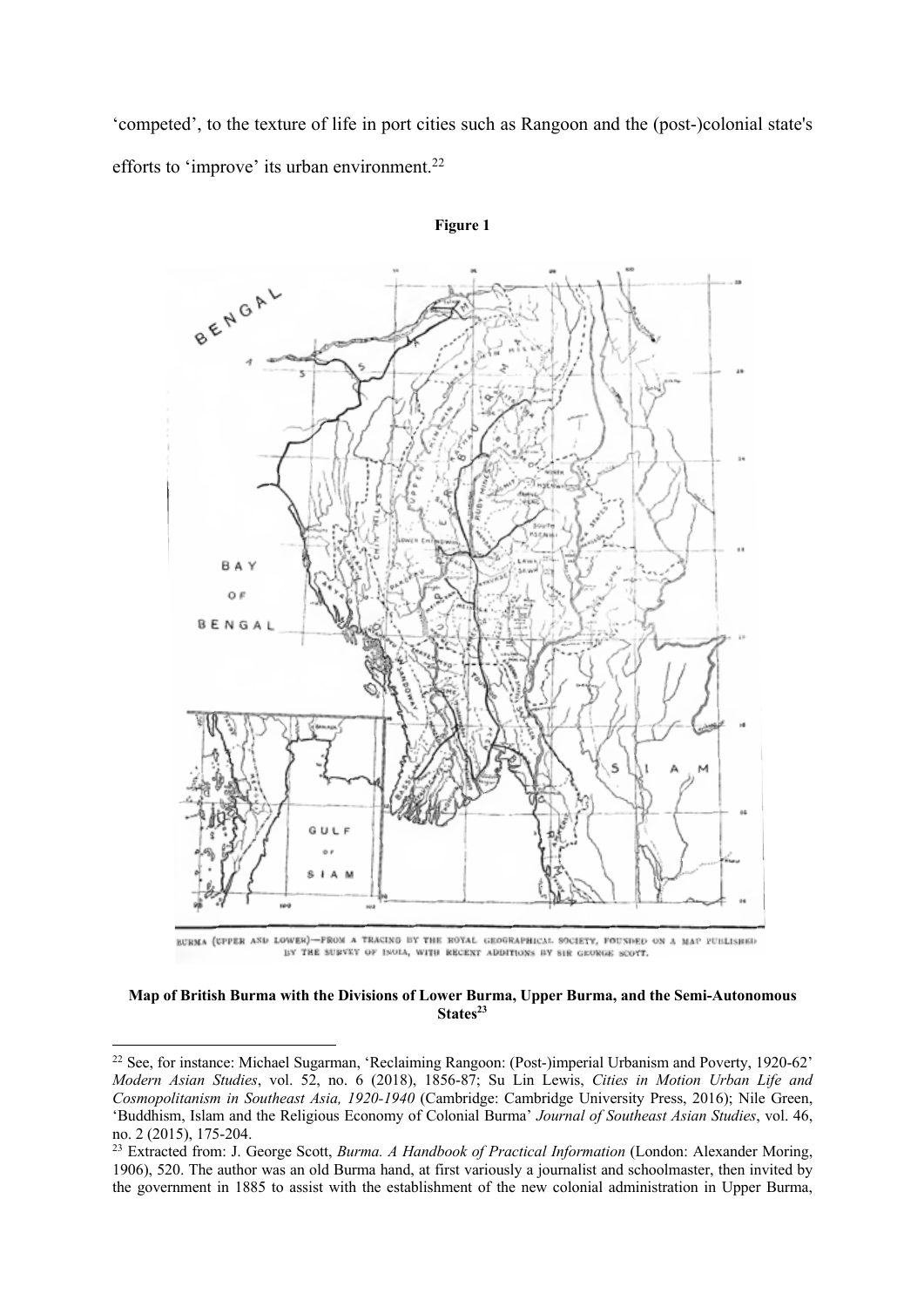Somewhat removed from the drama of colonialism unfolding centre-stage in the delta region, the 'dry zone' and Upper Burma (Figure 1) at large have remained in the wings in each of these bursts of scholarly production, or else aspects of Upper Burma's history have featured as disconnected subplots. In fact, this vast space has long occupied a marginal place within the historiography of colonial Burma, studied insofar as it serves as the backdrop to the Third Anglo-Burmese War of 1885 that resulted in the defeat of the Court of Ava and the termination of rule by the Konbaung dynasty.24 Within this space, the borderland has received perhaps the least attention from historians of colonial Burma, save in connection with efforts to delineate the Burma-China frontier studied by a few scholars.25 Study of the colonial borderland has perhaps been hindered more than helped by the interest in 'Zomia' following publication of James Scott's now seminal *The Art of Not Being Governed* (2009), for it characterises this space as one where people escape the power of states and empires, even as the latter – as this article shows – strived ever harder to reach into and control.<sup>26</sup> At the same time, the realities of life in much of Upper Burma – not least its remotest corners – has also problematised historical inquiry: not only the distance from Rangoon and the delta economy but also the relative isolation of its most significant industries (including the harvesting of teak from the forests or the mining of rubies and jade), not to mention the difficult terrain and lack of transport infrastructure away from the Irrawaddy, the sparseness of the population outside its few towns, and the thinness of the colonial administration in consequence. All this has resulted in a paucity

eventually rising to Deputy Commissioner of the colony, these experiences forming the substance of numerous publications.

<sup>24</sup> To take but one important example: Myint-U, *Making of Modern Burma*.

<sup>&</sup>lt;sup>25</sup> For an elaboration of this point, see: Emily Whewell, 'Legal Mediators: British consuls in Tengyue (Western Yunnan) and the Burma-China Frontier Region' *Modern Asian Studies*, vol. 54, no. 1 (2020), 95-122, here, 97 and n. 4.

<sup>26</sup> James C. Scott, *The Art of Not Being Governed: An Anarchist History of Upland Southeast Asia* (New Haven: Yale University Press, 2009). The concept's significance and utility have been evaluated by a number of scholars, not least in the special issue on 'Zomia and beyond' in *Journal of Global History*, vol. 5, no. 2 (2010), 185-346.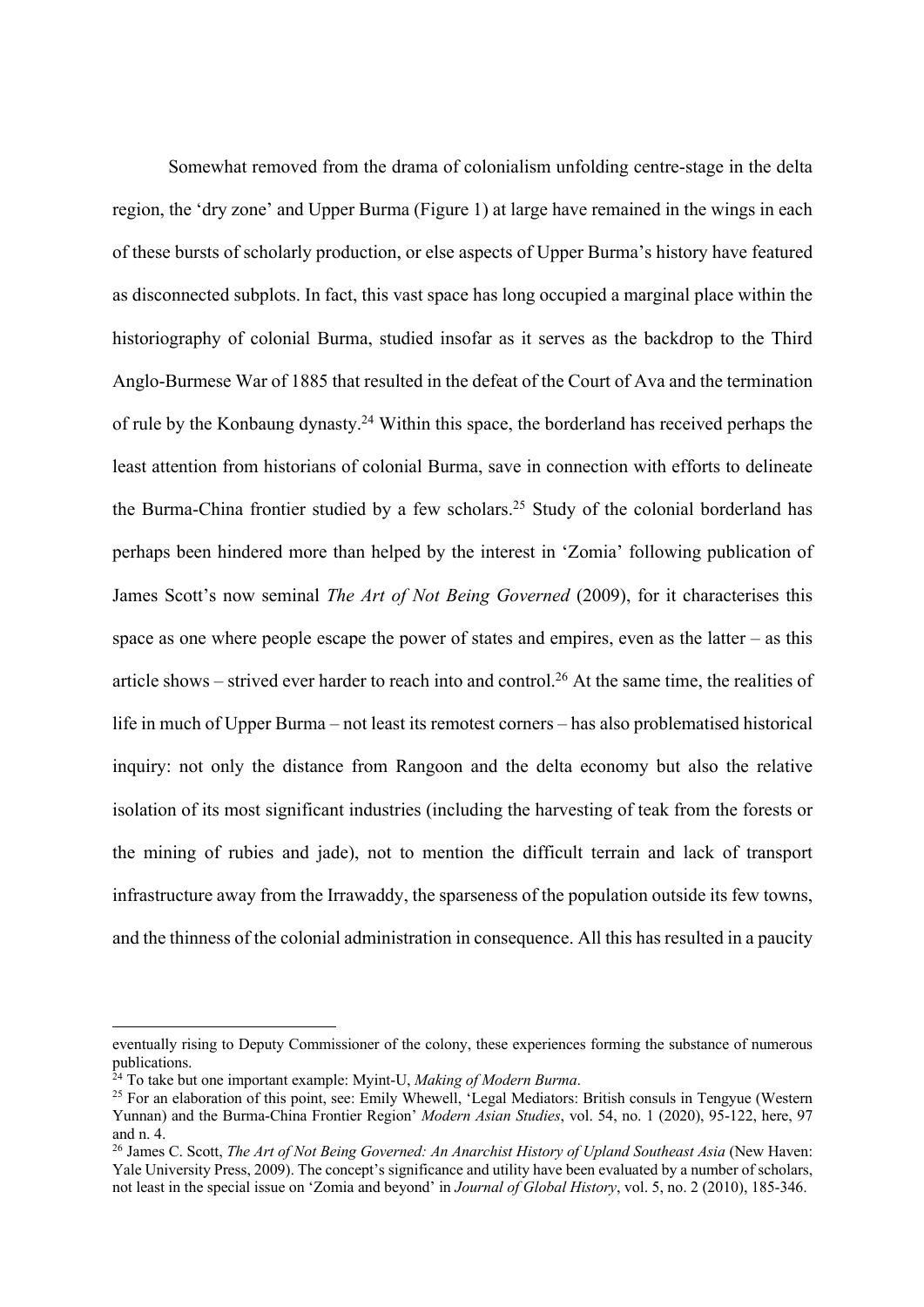of historical material relating to Upper Burma in comparison to what is available for Lower Burma.

And, yet, because salt was a necessity to the populace and critically entangled with political sovereignty in monsoon Asia, it affords a novel lens through which to examine the relationship of colonial power to society and colonialism's embeddedness in everyday life across Burma.<sup>27</sup> 'The quotidian history of state power in colonial contexts has attracted comparatively little attention, in Burma and beyond', Jonathan Saha writes, and it is toward this agenda that this article makes a contribution, focussing on the period from the passing of the salt legislation of 1882 and the final annexation of 1885 to the separation of Burma from India and the outbreak of war in the later 1930s.<sup>28</sup> Such was its importance, the Government of India requested the extraction from Burma's revenue and trade reports those details relating to the salt revenues, which were duly published in a dedicated report from 1897-98, copies of which can be found in the India Office Records (IOR) at the British Library.<sup>29</sup> The reports, along with records now housed in the National Archives of Myanmar (NAM), constitute the major bodies of sources consulted and incorporated into the analysis that follows, supplemented with a range of published materials, including travelogues and the administrative manuals written by (often, retired) Burma hands.<sup>30</sup>

The distinctive experience of colonialism in Burma offers, as Saha also advocates, considerable food for thought to historians of the Indian Empire who have largely neglected British Burma or else treated it as a passing curiosity.<sup>31</sup> The opening of this article makes clear

 $27$  This article does not describe the nature of Burma's salt industry, its technologies, and so forth, in any detail, a forensic account and census of which in the various districts can be found in: IOR/V/27/324/24: R.M. Thurley, *Note on the Salt Boiling Industry in Burma* (Rangoon: Government Printing, 1908).

<sup>28</sup> Saha, *Law, Disorder and the Colonial State*, 4.

<sup>29</sup> IOR/V/24/3934: *Report on the Administration of Salt Revenue in Burma for the Year 1897* (Rangoon: Government Printing, 1898), 1.

<sup>&</sup>lt;sup>30</sup> Note that citations from sources from the NAM take the following format: government department, year, file number, accession number, page number. In the case of IOR materials, the full shelfmark precedes a short description of the item.

<sup>31</sup> Saha, 'Is it in India?', 23-29.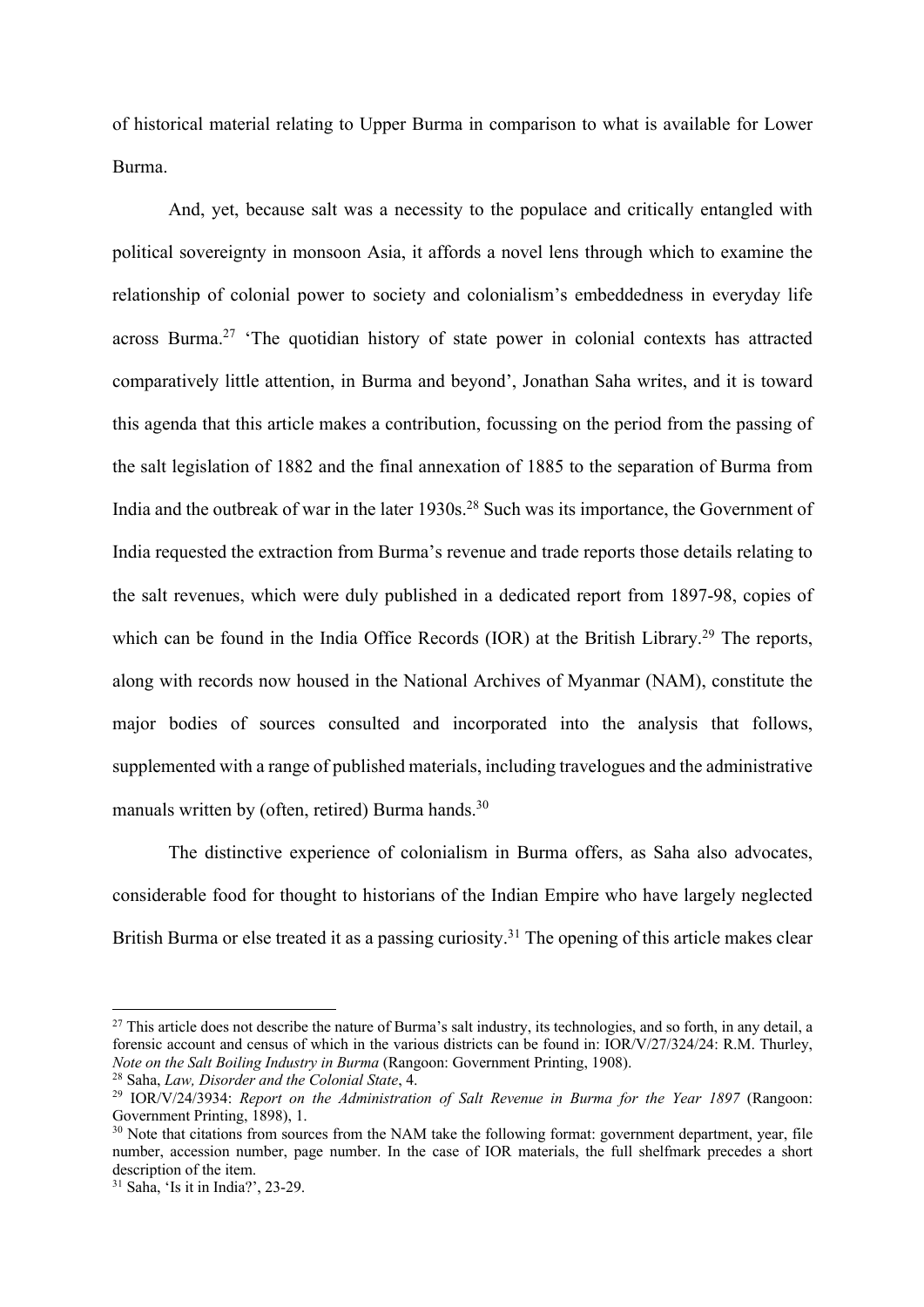the place of salt in the political economy of – and formulation of political authority in – monsoon Asia, not least in defining the accord between ruler and ruled. The beginning of the next section develops this further, demonstrating the role played by the controlling of access to salt in the conquest and pacification of Upper Burma in ways typical of 'frontier expansion' elsewhere in British India, before attention shifts to the efforts to institute the Government of India's salt monopoly across Lower and Upper Burma. Whatever the value of the Burmese example to the work of South Asian historians, this should not lead us to suppose that Burma was in any way a uniform entity, in ways that the remainder of the article demonstrates. What is evident from the centre's consultations with its officers in the districts is the differences in knowledge and administrative capacity that impacted how deeply the government's representatives could reach into local society and how firmly the latter could be grasped. Because the compact between sovereign and subjects was so finely balanced, a fact revealed by the study of the salt administration, these variegations in the resources – epistemological, material, or of manpower – shaped the degree to which political authority could be contested from the bottom up. Borrowing from Lauren Benton's geographical analysis of law and sovereignty that draws attention to the challenges posed by oceans and islands, mountains and rivers to the establishment of imperial legal regimes, this article argues that the topography of colonial sovereignty and power in Burma was lumpy, thick in some places, particularly the delta region within Lower Burma, but thinner and more precarious in others, not least in Upper Burma.32

**II**

<sup>32</sup> Lauren Benton, *A Search for Sovereignty. Law and Geography in European Empires, 1400-1900* (Cambridge: Cambridge University Press, 2010). For recent work on south Asia that has taken up the gauntlet laid down by Benton, see: Elizabeth Kolsky, 'The Colonial Rule of Law and the Legal Regime of Exception: Frontier "Fanaticism" and State Violence in British India', *American Historical Review*, vol. 120, no. 4 (2015), 1218-46; Mark Condos, *The Insecurity State. Punjab and the Making of Colonial power in British India* (Cambridge: Cambridge University Press, 2017).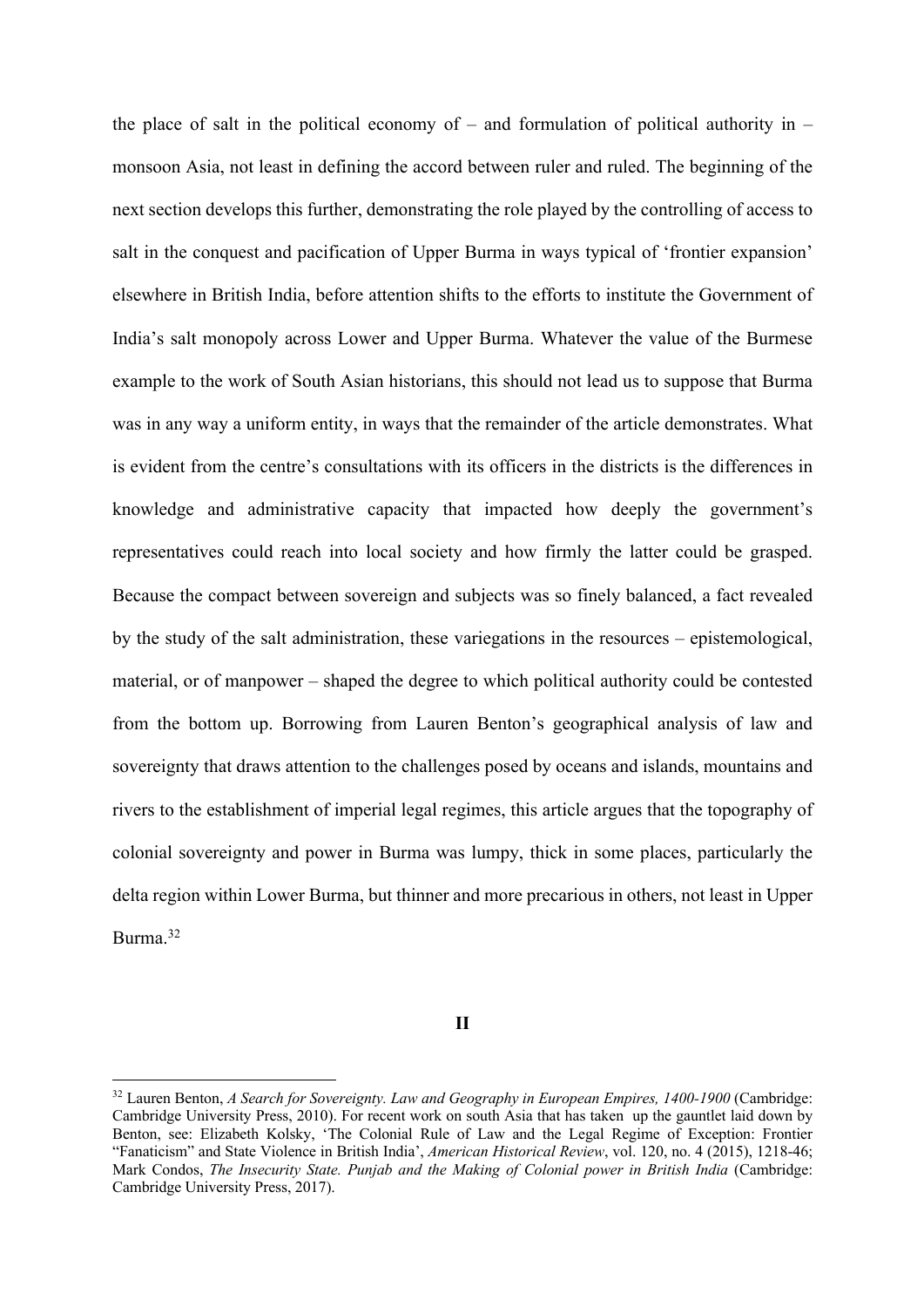Salt was as critical to the establishment of sovereignty as it was to its proper expression; integral, in fact, to the very processes of conquest and pacification. Salt had earlier been among the prize property – the 'legitimate confiscation' or loot – claimed once East India Company forces had scaled and entered Multan's city walls following the protracted siege of 1848-49, the centrepiece of the larger and last Anglo-Sikh conflict in Punjab which preceded the Second Anglo-Burmese War (1852-53) by but a few years, these two conflicts representing the Company state's burst of 'lateral expansion' out of its north Indian heartland. This salt-loot was later disposed of as a means of converting the cost of warfare into profit and reward.<sup>33</sup> Victory in the 1848-49 war brought the borders of the Company state to area now known as the Northwest Frontier Province (or Khyber Pakhtunkhwa), which were home to the Kohat salt mines. These mines had not been monopolised in the immediate pre-colonial period by the Sikh rulers who claimed authority over the area, but instead were worked by local labour and remained largely under the control of local Afridi tribesmen, the salt taken to markets throughout the networks of caravan trade lacing north India (and central Asia) in the hands of Afghan pastoral-nomadic groups.34

After the conquest of Punjab from the Sikhs, the new Company regime tried to establish its authority over Kohat and control the output, taxation, and trade of its salt. For this, and wider interference in the lives of uplanders, they faced fierce resistance, resulting in a long period of 'pacification' from the 1840s all along the Indo-Afghan frontier, instituted through punitive measures such as *baramta* (retaliatory seizure of animals, property, and persons) and *bandish* (blockades) if not through 'campaigns' into tribal territory. <sup>35</sup> Afridis took control of the Khyber

<sup>&</sup>lt;sup>33</sup> Punjab Archives and Library, Lahore, Political Department Proceedings, 10.11.1849, 3687-99. Margot C. Finn has lately examined the debates about the seizure and proper disposal of loot from the battlefield to later historical reflection, and thus the history of colonial looting as British historiography: 'Material Turns in British History: I. Loot' *Transactions of the Royal Historical Society*, vol. 28, no. 1 (2018), 5-32, here 15 onward.

<sup>34</sup> Agha, 'Trans-Indus Salt', especially 25-38. On the trade networks plied by Afghans in north India and central Eurasia: Jagjeet Lally, *India and the Silk Roads* (London: C. Hurst & Co., 2020), chapter 4.

<sup>35</sup> Kolsky, 'Colonial Rule of Law', here 1224-25.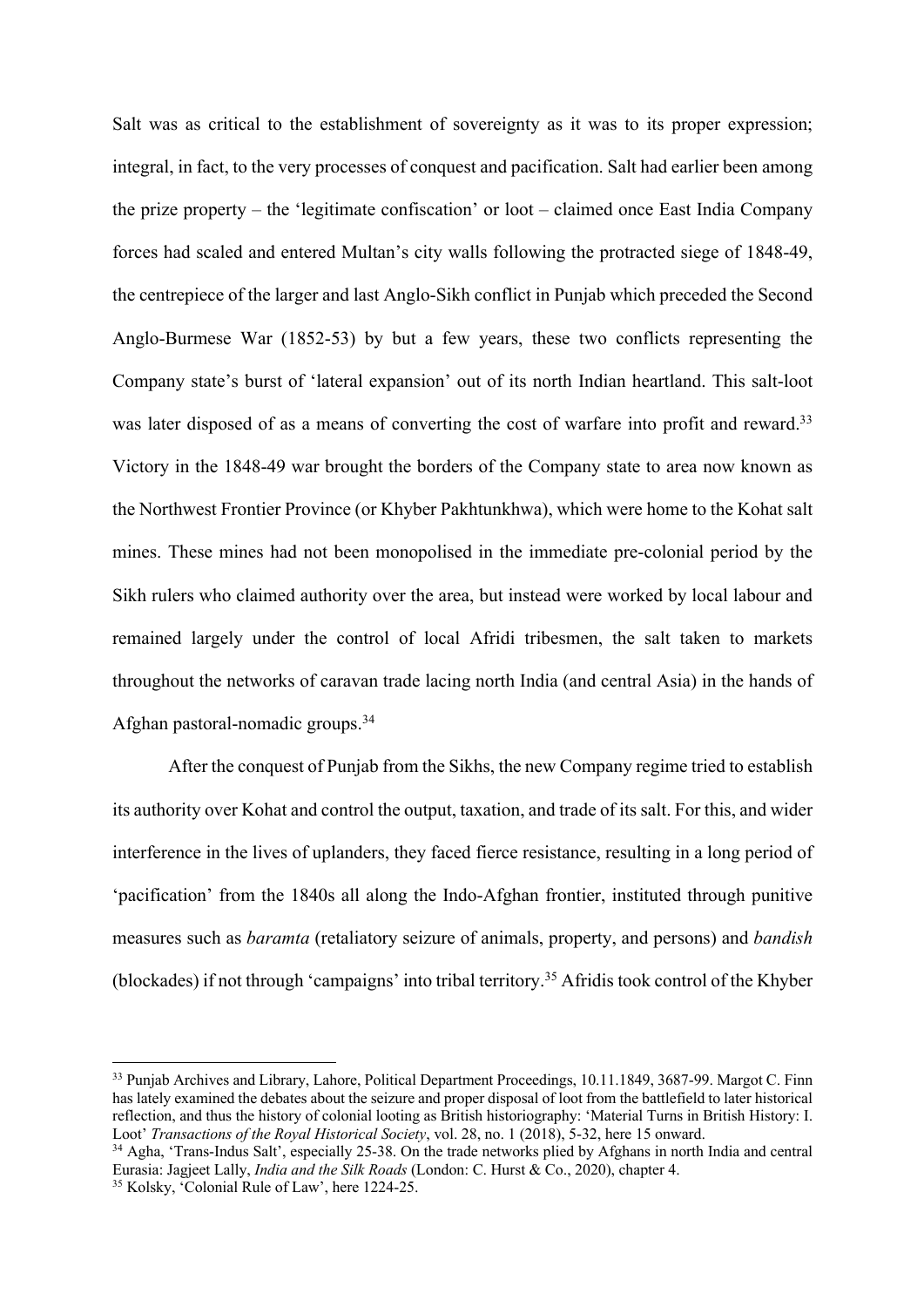Pass from the British during the cataclysmic 1897 uprising on the 'tribal frontier' – a humiliation for British imperialists witnessed by a young Winston Churchill – but only because, Sameetah Agha has found, their list of grievances submitted on the eve of their attack was not addressed. Among these complaints was the rate of salt tax, by 1897 a subject of contestation and negotiation for almost a half century.<sup>36</sup>

In 1885, the Court of Ava was vanquished in the Third Anglo-Burmese War; the British forces were led, somewhat significantly, by men with Punjab experience in many cases.<sup>37</sup> Within a year of its conclusion, questions arose about salt taxation in Upper Burma, the debate between colonial administrators at various junctures revealing something of the nature of state power in these new domains of the British Empire, part of which consisted of a jungly upland frontier with China. Salt was both a necessity as well as a valuable item of trade and source of livelihood; as such, the state's efforts to control its flow into 'rebel' territories were a means of exerting political authority.<sup>38</sup> The institution of prohibitions and blockades was part of the larger arsenal of punitive measures during the pacification campaigns that continued in postconquest Upper Burma into the 1890s much as in the Indo-Afghan frontier of the 1840s.<sup>39</sup> Thus, a colonial officer at Kyaukse reported to his superior in nearby Mandalay in September 1886 that he had 'prohibited the export of salt eastward [into the Shan country] until dacoits rebels in that direction cease marauding.'40 When the Government of India proposed in 1886

<sup>36</sup> Agha, 'Trans-Indus Salt', 24, 28-29; James Hevia, *The Imperial Security State. British Colonial Knowledge and Empire-Building in Asia* (Cambridge: Cambridge University Press, 2012), 213-13.

<sup>&</sup>lt;sup>37</sup> Charles Crosthwaite, *The Pacification of Burma* (London: Edward Arnold, 1912), excerpted and reprinted as, Idem, 'The Administration of Burma' in *South East Asia. Colonial History*, ed. By Paul H. Kratoska (London: Routledge, 2001), here 217.

<sup>&</sup>lt;sup>38</sup> Reflexively, efforts to control the country contributed to knowledge about it, including its trade. J.G. Scott, then Superintendent of the Northern Shan States, authored 'The Pacification of the West Mang Lün with Notes on the Wild Wa Country' in June 1893 while at Lashio, within which he notes the routine barter of opium, walnuts, and other wares obtained by the Möng Maü people for the rice and salt available in the valley settlements. The report is published in: *Reports on Wa State by British Officers during the Colonial Period – II* (Rangoon?: Archives Dept., 1980?), of which 19-20 for the above details. Note: the Wa States were also known as the Gold Tracts, as Wa Pet Hken and Mong Lem, or else as the northern cis-Salween States of Hsi Paw and North and South Hsenwi. <sup>39</sup> Crosthwaite, *Pacification of Burma*, passim.

<sup>40</sup> NAM, Upper Burma, Forest Department, 1886, 558, 2228, 2.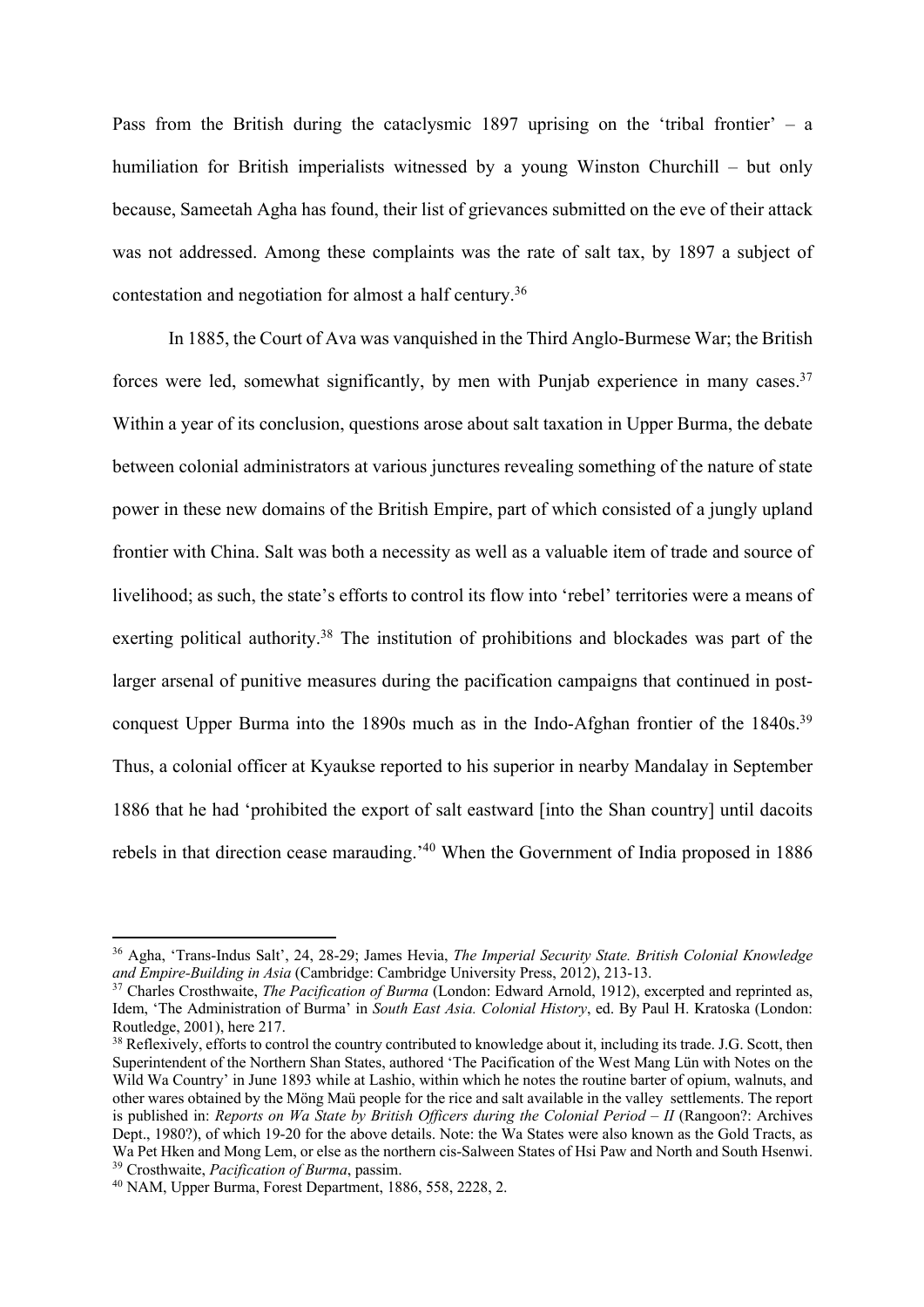that the salt tax be 'raised to [the] Bengal rate' on account of the 'people there pay[ing] very little', the local officer, Major Cooke – perhaps more aware than his predecessors stationed on the Indo-Afghan frontier some decades earlier – replied: 'at present, and until Upper Burma is quieter, I cannot propose a new tax such as salt on any part of the country.<sup>'41</sup>

To be sure, taxation of the production, trade, and consumption of salt were each a valuable and important source of revenue.<sup>42</sup> To this extent, the local officer's discretionary prohibition – as punitive measure – of the salt trade into the Shan country and onward to China was soon repealed, for '[i]t scarcely seems desirable to do anything which stops trade with Shan States unless the advantage to be gained is great.'43 That said, dependence on salt trade was some tribes' Achilles heel, so that cutting off their access to salt remained a part of the colonial administrator's arsenal of coercion. The Kachin, for example, were important buyers of salt from valley markets since there was 'so little salt in Kachin land that an offer of it' was deemed 'most acceptable', and the commodity was similarly a form of currency in the southern Wa states.<sup>44</sup> Thus, '[h]undreds of Kachin [highlanders] may be seen each year walking to Myitkyina, Mogaung, or Kamaing for their annual supply of salt', which was sold by the later nineteenth century by Chinese or Indian dealers.<sup>45</sup> In consequence, frontier officers were advised that, were the Kachin 'tribesmen from unadministered territory [to] become hostile before their annual supply of salt has been secured,' then 'an effective way of checking them will be by forbidding their entry to the salt markets.<sup>'46</sup> While the state's brute force was thus

<sup>41</sup> NAM, Foreign Department, Political, 1886, No. 66, 1856, citations 3 and 4, respectively.

<sup>&</sup>lt;sup>42</sup> Yet, despite its importance, the tour of the Government of India's salt inspector did not extend to Burma, his report relaying only second-hand information from that province: IOR/V/27/324/3: *Report on the System of Weighing Salt in Bengal, Madras, Bombay, Sindh, Northern India, and Burmah* (Calcutta: Government Printing, 1890), here p. 24.

<sup>&</sup>lt;sup>43</sup> NAM, Upper Burma, Forest Department, 1886, 558, 2228, citation 4 and notice of repeal of the prohibition on 9.

<sup>44</sup> W. J. S. Carrapiett, *The Kachin Tribes of Burma. For the information of Officers of the Burma Frontier Service* (Rangoon: Government Printing and Stationary, 1929), 26 for citation, and 89 for the few sources of salt in Kachin territory; G. H. H. Couchman, *Report of the Intelligence Officer accompanying the Superintendent, Northern Shan States, on his Tour in 1896-97* (Rangoon: Government Printing, 1897), 34.

<sup>45</sup> Carrapiett, *Kachin Tribes*, 9 and citation 88-89.

<sup>46</sup> Ibid, 89.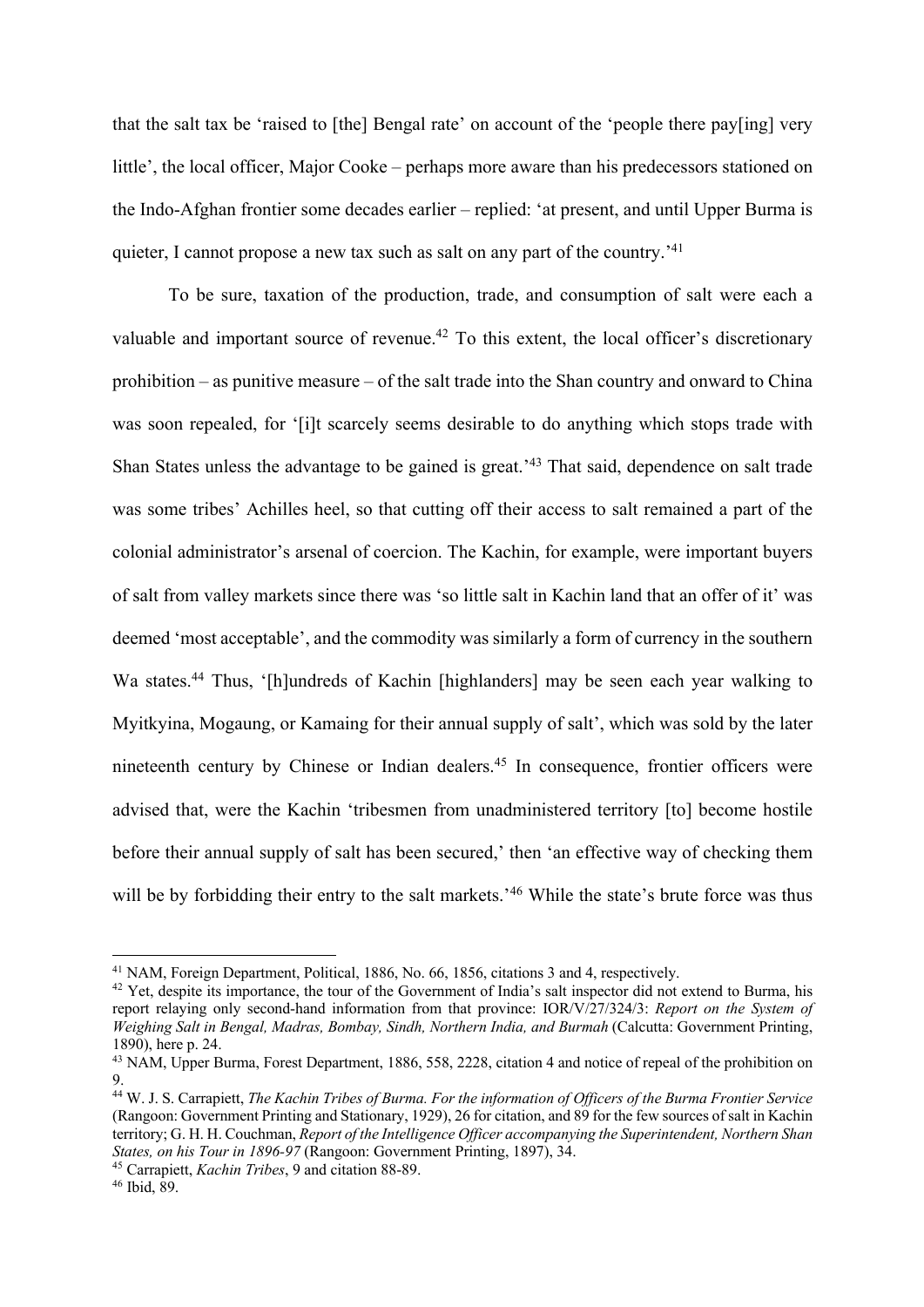built upon its control of access to salt, the archive also reveals, reflexively, colonial officers' understanding that legitimate authority derived from the fulfilment of the state's obligations to the populace, evident in traces of their reluctance or even resistance to instituting a new regime of salt taxation. At the same time, the idiosyncrasies and exceptions within the exertion of the government's salt monopoly in Burma – especially Upper Burma – highlight the challenges to the effecting of its sovereignty in practice and the lumpy topography of its power.

Published in 1910 for the aid of British civil servants arriving at their postings in Burma, *The Burma Salt Manual* contained excerpts of a sequence of legislation pertaining to the government's salt monopoly, thus also standing as testament to the importance of the latter.<sup>47</sup> This legislation was comprised of government acts (the 1876 Lower Burma Land and Revenue Act, the 1882 Indian Salt Act), associated regulations (the 1889 Upper Burma Land and Revenue Legislation, which mirrored its 1876 precedent), and discretionary rules passed in keeping with these laws (most importantly, the 1910 Burma Salt Directions), as well as amendments. The 1876 and 1889 legislation specified that the state 'might make rules to grant (annual) licenses for the manufacture of salt and to collect an annual sum from the licensee on the salt made and the plant in which it is manufactured, and can punish those (manufacturers, owns of manufactories, those storing salt) for contravention' thereof.48 The rules were specified in 1887 and 1892: applications for licenses – stating, where relevant, the number and size of pots and iron cauldrons for the boiling of brine – were to be presented via village headman to the Township Officer (in Lower Burma) or the Assistant Collector (in Upper Burma), who would decide whether to grant or refuse the license, and the method of payment of the revenue in lieu.

<sup>47</sup> IOR/V/27/824/26: *The Burma Salt Manual* (Rangoon, Government Printing, 1910).

<sup>48</sup> Ibid, citation on 2, and 13.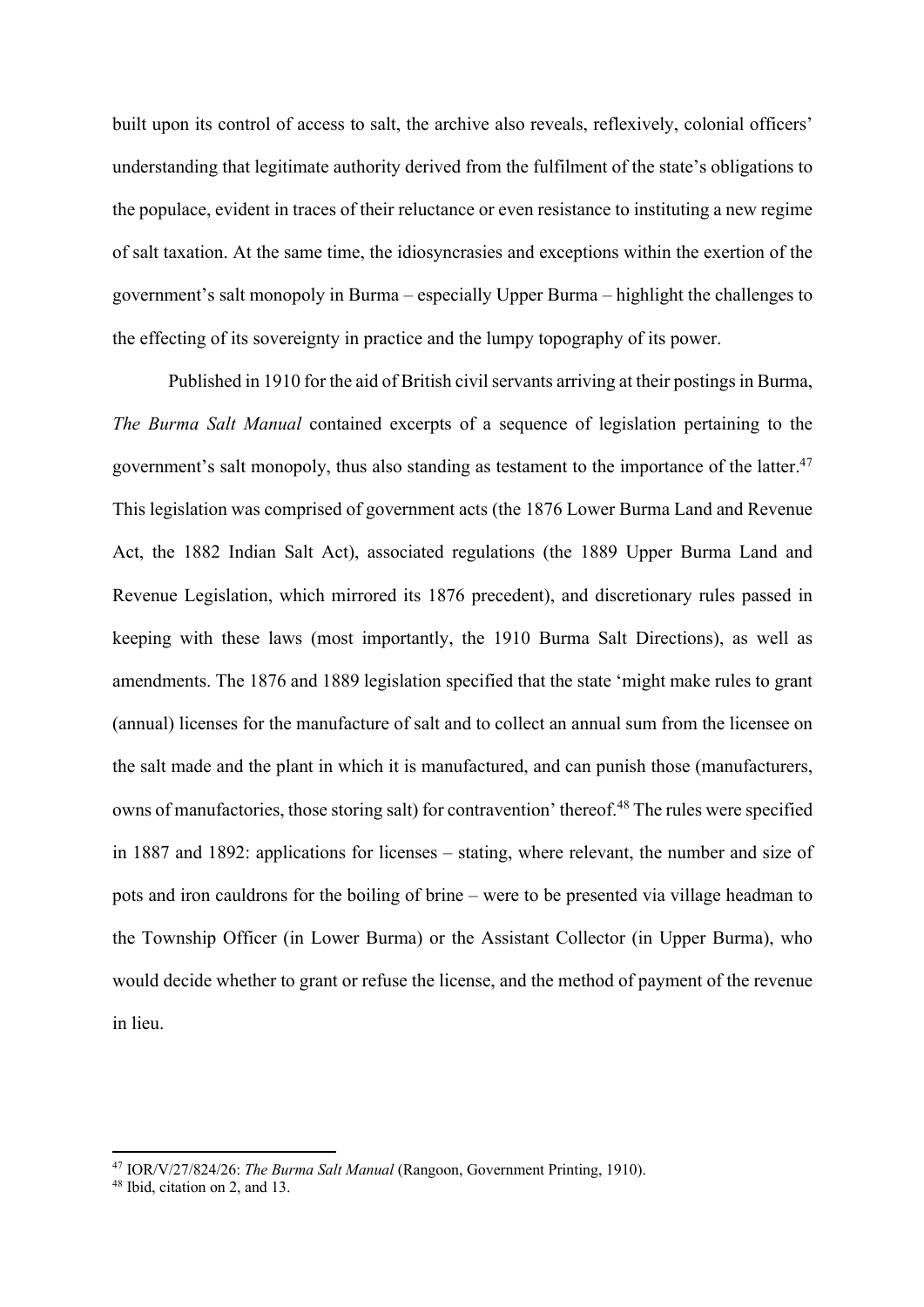In Lower Burma, on the Irrawaddy Delta, local district commissioners had reported in 1888 to government on the nature and organisation of salt manufacture and the fees they thought most appropriate. This consultation was in light of a proposed increase in excise duty on each maund (equivalent to 82.3 pounds avoirdupois) of salt from 3 annas to 1 rupee, the intention of which was to bring policy into line with the requirements of the 1876 Act. The district commissioner (DC) for Bassein first reported there were no cauldrons, later offering a recommendation of five rupees per pot, based on the outturn of salt from a standard-sized boiling pot of sixteen maunds (or 360 viss).<sup>49</sup> The Chief Commissioner quibbled with the language of the regulation, arguing that an increased tax on the 'quality of salt manufactured' would lead to a reduction in the quality of output, while also emphasising the need to account for the cost of labour and duty in the calculus of license-holders' decision to (legally) manufacture salt. The DCs of Henzada and Myangmya took the point further, both arguing that the industry would be abandoned if the suggested rates were introduced, the former noting that little salt was manufactured in villages from the saltlicks at the foot of the Western Yoma (the Arakan Mountains) and scarcely met local requirements, not least because firewood had to be cut and brought to the saltlicks, so that the boiling pots were only worked for half the month. The Henzada DC thus thought a large increase would prove ineffective, whereas the Myaungmya DC recommended raising rates to Rs. 2/pot and Rs. 10/cauldron.<sup>50</sup>

The Financial Commissioner for Burma thus concluded that, since 'many salt manufacturers are unable to pay half the amount due for their licenses before the license issue', it might be desirable to issue the licenses with payment 'recoverable in such instalments as may be decided upon after the manufacture of salt has commenced.'51 The Chief Commissioner duly instituted the sale of licenses for salt manufacture through *thugyi* (headmen) of the village

<sup>49</sup> NAM, Office of the Commissioner Irrawaddy Division, Finance Department, Excise, 1888, 17E4, 8486, 8.

<sup>50</sup> Ibid, 10-11, 45, 59-60.

<sup>51</sup> Ibid, 62-63.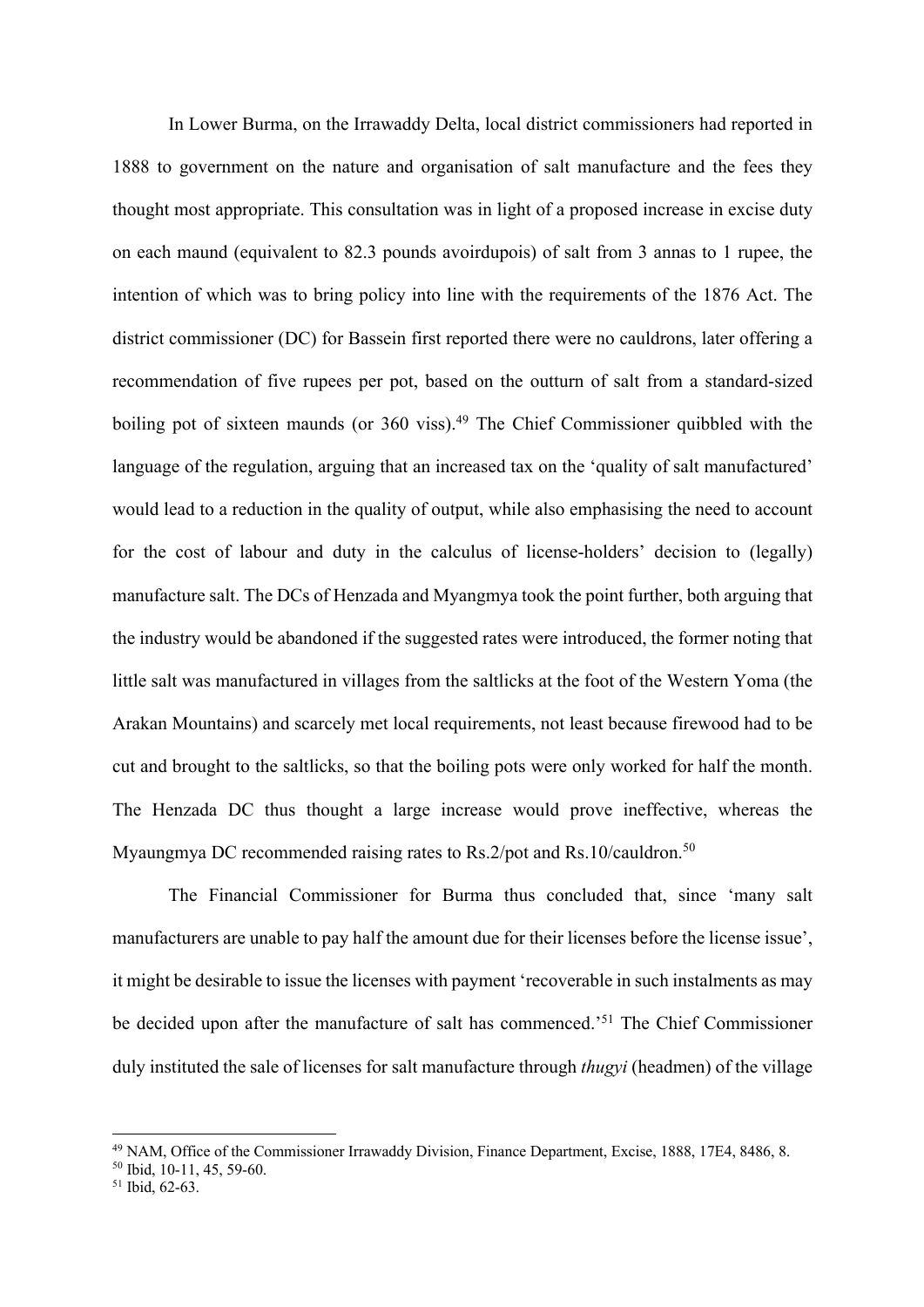circle to the township officer, who would decide on whether to grant the license, and for which payment would be recovered in two instalments from December to the following June, the first once half the revenue had been earned.<sup>52</sup> Yet, the negative repercussions of the new policy were soon relayed to government. From Thongwa district came notice in October that the increased salt duty would seriously hurt the trade in *ngapi*, fermented fish paste, for fifty fewer boats would go out to catch fish due to prohibitive cost of salt so crucial to its manufacture. So important is *ngapi* to Burmese cuisine, that a substitute article from Singapore made with lessheavily taxed (and thus cheaper) salt was expected to command the market.<sup>53</sup> Such complaints suggest the cost of the extra tax was passed to consumers. From Bassein district came more than reports of many giving up salt production because of the burden of the new rates; a petition of November 1888 from 'Maung Kyaw Hla and 17 other residents of Ngaputaw Township and Maung Shwe Tsoe and 16 others against the enhanced rate of salt duty' called for the removal of the new rates since manufacturers could not pass on the added cost to consumers in the face of cheap salt from Europe, already preferred – they claimed – because of its market price, adding that these costs would also effect *ngapi* production, thus wiping out effecting the livelihoods of salt manufacturers as well as fishermen and makers of *ngapi*. <sup>54</sup> In light of such evidence, it was decided to maintain the rate of salt duty in place prior to the coming into force of the 1876 legislation.<sup>55</sup>

In these responses, therefore, can be seen the conflict between the imperatives of the central state and its representative with his ear to the ground in the locality, the latter's trepidation about interfering with salt taxes reflecting at least tacit recognition that salt

<sup>52</sup> Ibid, 64.

<sup>53</sup> Ibid, 70-71.

<sup>54</sup> Ibid, 56-57, 75, 87-88. The Financial Commissioner later suggested that locally-manufactured salt was held in higher esteem than imported salt, although it is not clear whether this included European salt or accounted for regional variations in preferences: NAM, Office of the Commissioner Irrawaddy Division, Revenue Department, 1891, 7SL, 13081, 2. Most of the European salt was from Liverpool at first, before being superseded by German salt, as discussed below.

<sup>55</sup> This was revised in 1894, when a duty of six annas per maund of imported salted fish was levied; *Report on the Administration of Salt Revenue […] 1897*, 2.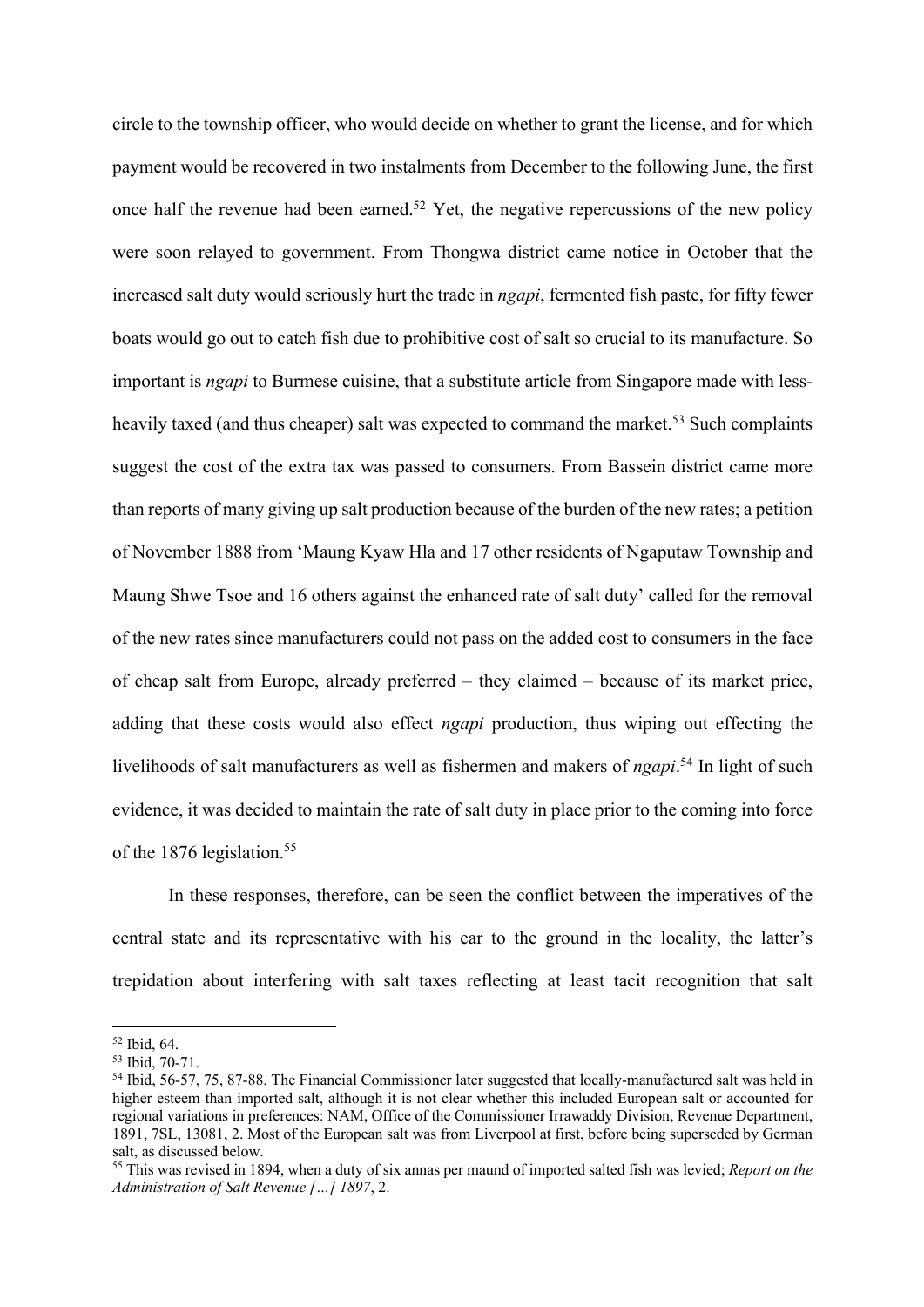possessed a critically-important place in the expression of sovereignty in monsoon Asia. The whole question of altering salt taxes – not least in Upper Burma immediately after annexation, when the state's authority was most fragile and fiercely contested – was emblematic of the fine balance between a ruler's prerogatives and his duties to his subjects. Yet, the manner of assessment and collection of revenue, which was based on either of two systems, reveals a different problematic of state power. One system was direct duty, operational where the government possessed sufficient powers of surveillance and enforcement, generally because production was large-scale and concentrated near population centres; this was common only in Lower Burma.<sup>56</sup> Otherwise, the 'composition system' – combining the license fee and charges based on guestimates from assessment of the pots and cauldrons of the outturn of salt – was in force, which was the norm in Upper Burma where the productive scale was smaller and population more dispersed and distant from the state's official presence (Figure 2).<sup>57</sup> Adjudicating the appropriate level of composition – appropriate to maximise fiscal receipts without a tax revolt – proved vexatious for the state, with the 1888 rates revised upward in 1889, 1890, 1895, and twice in 1897.<sup>58</sup> The very necessity of the composition system, not to mention all its complexities, reflected at once the limited reach of the state into the indigenous economy and the obstacles to the former's rationalising impulses; for, in place of modern or uniform productive technologies, methods, and establishments that were easily taxable, there was instead a chaos of multitudes and the ever-present feeling that the 'cunning natives' were evading the state's fiscal authority and its revenue demand by muddling information about the size of their operation. Intermediating through the services of local headmen was one means of strengthening the state's position, but the challenges of revenue collection remained formidable, and reflected the spatial variations in colonial power. In Lower Burma, headmen

<sup>56</sup> For the strict rules by which salt subject to direct duty was to be stored, weighed, and so forth: *Burma Salt Manual*, 42-44.

<sup>57</sup> Ibid, 5 and 17-18.

<sup>58</sup> *Report on the Administration of Salt Revenue […] 1897*, 1-2.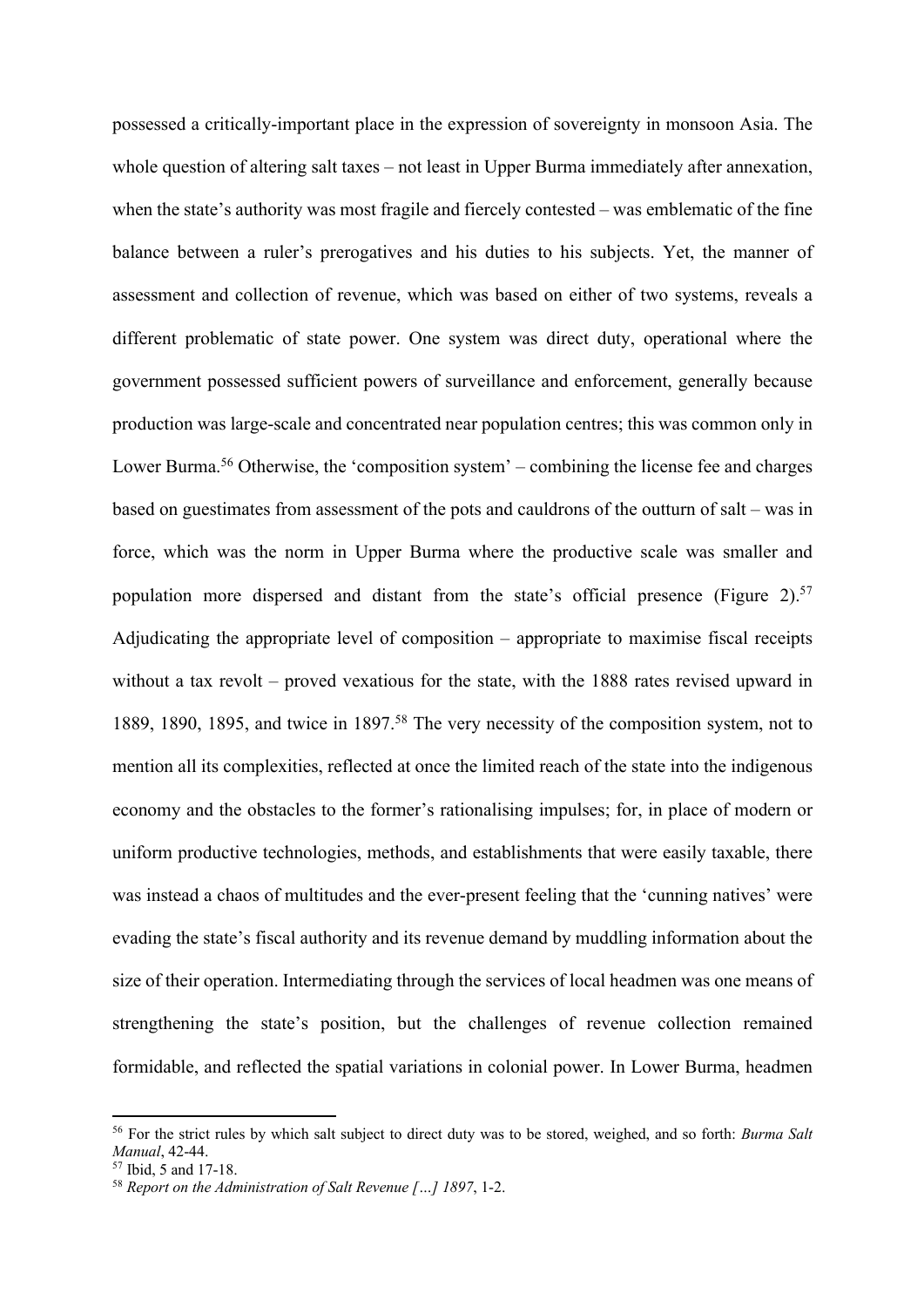received 5 per cent up to Rs.6000-worth of collections and 2.5 per cent on amounts above that.59 In Upper Burma, where the colonial administration was thinner and its reach into local society weaker, they received 10 per cent of all collections.<sup>60</sup> In the latter, furthermore, township officers were spared the requirement of monthly supervisory visits to saltmanufacturing centres, for quarterly or even yearly visits were more practicable.<sup>61</sup>

| <b>District</b> | <b>Rates</b>                                                           |
|-----------------|------------------------------------------------------------------------|
| Minbu           | Rate/earthen pot or bowl-shaped iron cauldron of from 2 to 2.5 gallons |
| Pakokku         | capacity, Rs.5.                                                        |
| Magwe           | Rate /bowl-shaped iron cauldron, 6 gallons or upwards in capacity,     |
| Myingyan        | Rs.10                                                                  |
| Yamethan        |                                                                        |
| Meiktila        |                                                                        |
| Lower Chindwin  | Per filter-bed or 'sapaing' Rs.20                                      |
| Sagaing         | Private Wells: per bowl-shaped iron cauldron of from 6 to 7 gallons    |
| Shwebo          | capacity, used for boiling down brine obtained by the lixivication of  |
|                 | natural saline efflorescence, Rs.10; per bowl-shaped iron cauldron of  |
|                 | from 6 to 7 gallons capacity, used for boiling down brine from brine   |
|                 | wells, Rs.25.                                                          |
| Katha           | Private Wells: at the village of Kangyi, Rs.10; at the village of      |
|                 | Sabgyin, Hetin and Haungton, per bowl-shaped iron cauldron of from     |
|                 | 6 to 7 gallons capacity, Rs.20.                                        |
| Shwebo          | Royal Wells: the equivalent in each of the royal shares of the salt    |
|                 | manufactured from these wells.                                         |

**Figure 2**

## **Extract from 'Memorandum by the Financial Commissioner on Salt Excise in Burma' detailing Rates on Salt Production in Upper Burma62**

The Indian Salt Act of 1882 was instituted in Upper Burma by legislation of 1889 and 1891, which specified that 'from time to time by rule,' government might 'prohibit absolutely, or subject to such conditions […], the manufacture of salt'.63 One reason in favour of prohibition in Burma related to the peculiarities of its economy; namely, the transformation after 1852 of the wet zone into one of the world's largest rice-producing regions.<sup>64</sup> By the close

<sup>59</sup> *Burma Salt Manual*, 40.

<sup>60</sup> Ibid, 41.

<sup>61</sup> IOR/V/24/3934: *Report on the Administration of Salt Revenue in Burma for the Year 1901* (Rangoon: Government Printing, 1902), 1.

<sup>&</sup>lt;sup>62</sup> NAM, Office of the Commissioner Irrawaddy Division, Revenue Department, 1891, 7SL, 13081, 2.

<sup>63</sup> *Burma Salt Manual*, 24.

<sup>64</sup> Willem Van Schendel, 'Origins of the Burma Rice Boom, 1850–1880' *Journal of Contemporary Asia*, vol. 17, no. 4 (1987), 456-72.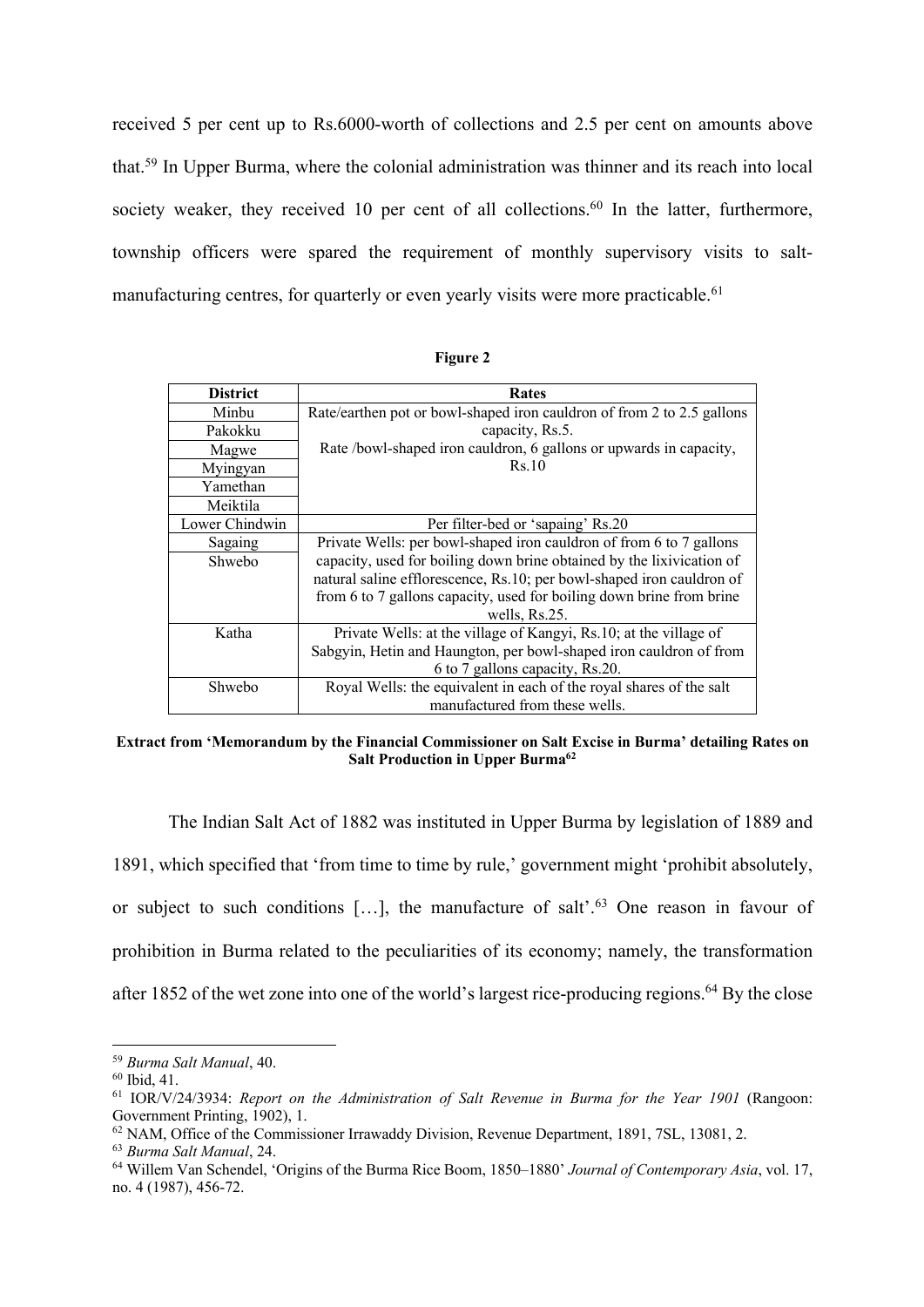of the nineteenth century, British colonial policy in Burma was geared toward the logic of the rice economy: everything, from policing disorder to the racialised policy of opium sales and consumption, was connected to the requirements of labour and the maintenance of an order practically built on mono-commodity production.65 In this context, as revealed by the responses collated into a 'Memorandum by the Financial Commissioner on Salt Excise in Burma' of 1891, some district commissioners viewed the effect of higher rates on locally-manufactured salt not as killing off an industry but as incentivising people to take up rice cultivation 'more vigorously', the priority in the well-watered lowlands, thereby returning salt production to its prior size and scale.<sup>66</sup>

Others, however, were more sympathetic. In light of recent experience, DCs in Lower Burma reiterated many of their older concerns about further interference. In the main, however, sympathy with local populations arose most prominently in 1891 from those representing districts in Upper Burma, where rice cultivation was of much less significance to the economy, compared to sesame and a few other crops, and where the populace were more sensitive to policy changes because of the prevalence of subsistence agriculture, especially in the uplands.<sup>67</sup> From such districts came the criticism that a duty of one rupee per maund was regressive, hurting smaller producers, including those individuals who were captured within the state's fiscal net – despite producing for private consumption yet charged at the same rates as professional salt manufacturers – because assessment took place during the agricultural slack season (February-May) when they were operative, as well as extracting proportionally more revenue from those operating at lesser output efficiency for their scale and those facing higher costs of fuel and other inputs.68

<sup>65</sup> Saha, *Law, Disorder and the Colonial State*; Wright, *Opium and Empire*.

<sup>66</sup> NAM, Office of the Commissioner Irrawaddy Division, Revenue Department, 1891, 7SL, 13081, 15.

<sup>67</sup> Myint-U, *Making of Modern Burma*, 142.

<sup>68</sup> NAM, Office of the Commissioner Irrawaddy Division, Revenue Department, 1891, 7SL, 13081, 2.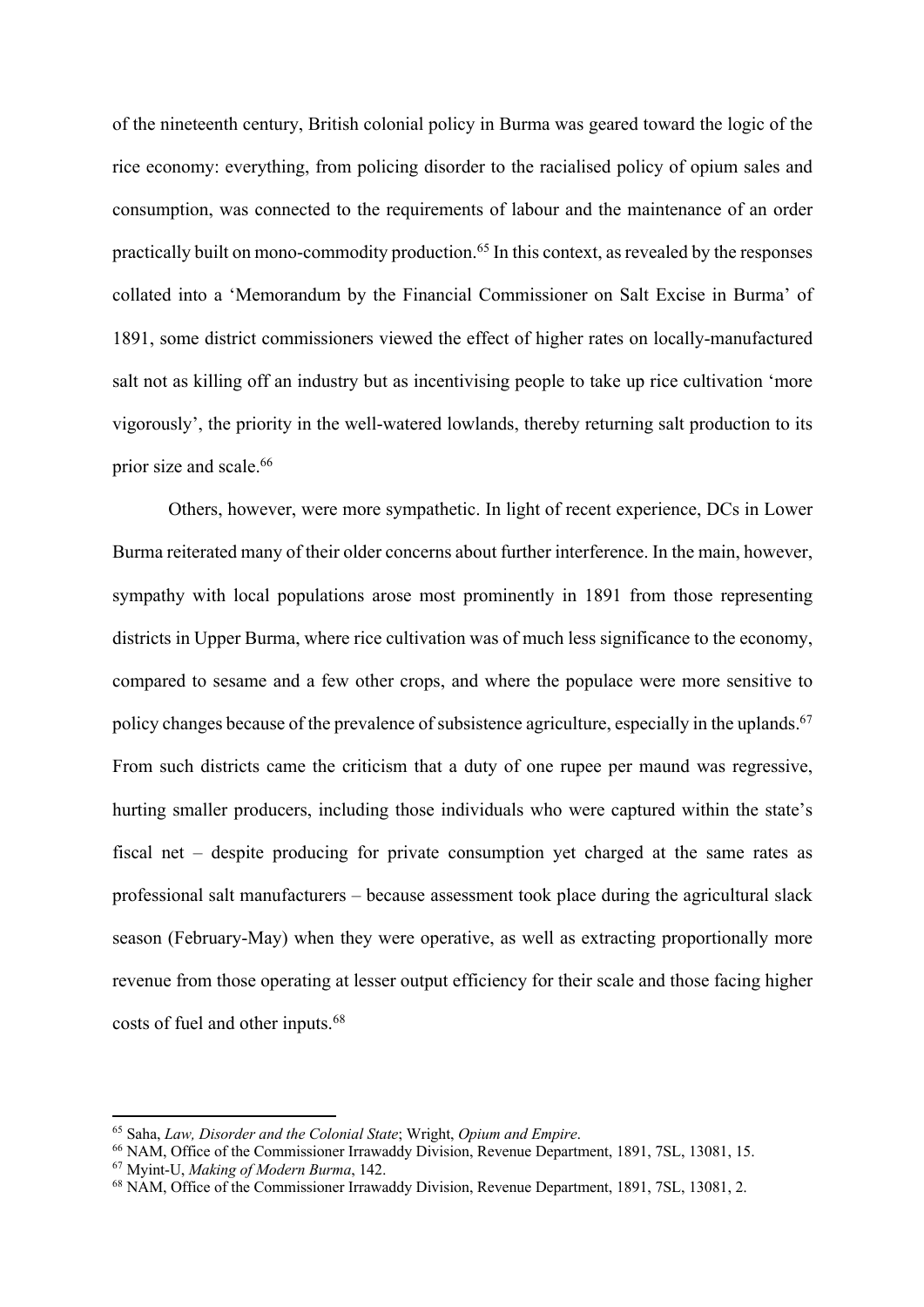Pragmatism, however, was the main motivation for outlawing domestic manufacture, for it necessarily entailed the import of foreign salt in substitute, which was deemed preferable because it was easier to tax – especially when compared to the highly idiosyncratic composition system – and increased control over revenue capture, although coastal smuggling and illegal salt production were obvious (and persistent) problems.<sup>69</sup> Pragmatism also led to further complexity and ambivalence, overall. Prescribed by the Financial Commissioner in 1910, the Burma Salt Directions specified where domestic manufacture would be maintained, designated by (a) if relating to a district under the direct duty system or (b) if the composition system was in force: 'Kyaukpyu (a). Myaungmya (a). Tavoy (a). Thaton (b). Katha (b), Hanthawaddy (a). Bassein (a). Amherst (a). Mergui (a). Sagaing (b). Shwebo (b).'70 The Burma government had earlier expressed varying opinions about whether to kill off local manufacture gradually or – as in the Tenasserim, Pegu, and Irrawaddy divisions – 'with a blow'.<sup>71</sup> The 1910 regulations specified a combination of approaches. In Akyab, Minbu, Sandoway, and Meiktila, where the cumbersome composition system was in force, 'the industry is to be suppressed gradually by the refusal to grant licenses to new applicants or to the heirs of deceased licensees.'72 In Pakokku, Lower Chindwin, Yamethin, Magwe, Upper Chindwin, and Myingyan districts, where salt taxation was also subject to the composition system, 'immediate suppression is not insisted on, [but] officers are to bear in mind the expediency of discouraging the industry'.73 Where the salt industry had ceased to exist, officers were not to issue new licenses so that the industry would not be revived.74 Only in the wake of Gandhi's salt *satyagraha* in 1930 was some relief given to the poor living in or near the saline tracts, who were – by the Delhi

 $<sup>69</sup>$  Note: the extent of contraband operations is discussed in each of the annual reports on the administration of salt</sup> revenue examined and discussed here.

<sup>70</sup> *Burma Salt Manual*, 37.

<sup>71</sup> IOR/V/24/3934: *Report on the Administration of Salt Revenue in Burma for the Year 1900* (Rangoon: Government Printing, 1901), i.

<sup>72</sup> *Burma Salt Manual*, 37.

<sup>73</sup> Ibid, 38.

<sup>74</sup> Ibid, 38, for the list of districts.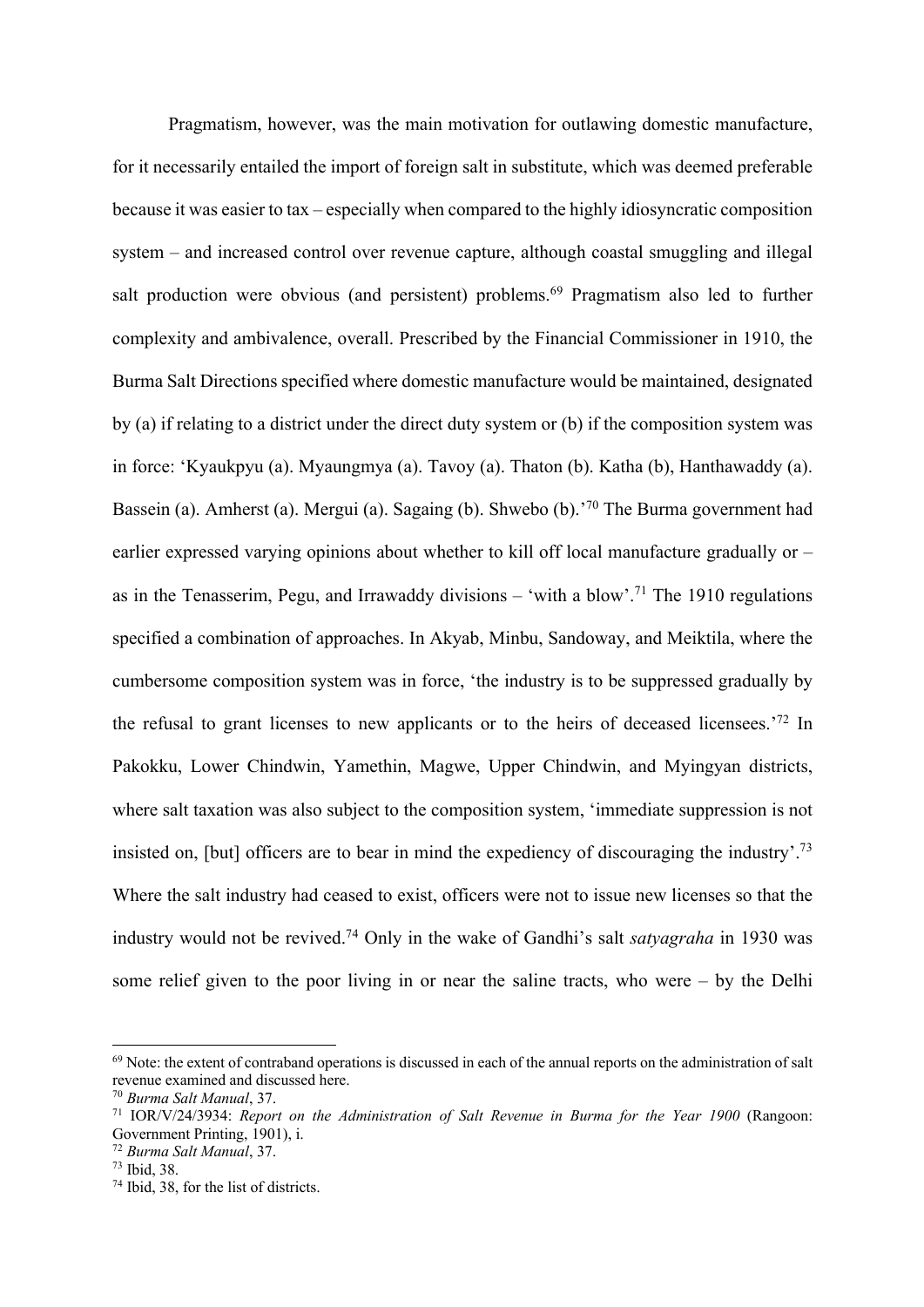Concession of 1931, part of the larger Gandhi-Irwin Pact aimed at ending the civil disobedience of the previous year – allowed to manufacture salt for their own use, although this fell short of the Mahatma's demand for the total dismantling of the salt tax and monopoly in British India.75

How, around the turn of the century, were the effects of these shifts in policy felt in (Upper) Burma? The prices of foreign salt in interior Burma were said to be entirely dependent on the Rangoon market, but trade upriver into Upper Burma grew nonetheless.<sup>76</sup> On the one hand, if domestic production was shrinking as a result, then the consumption of Burmese salt would also decline. At the turn of the century, locally-made salt was thought to have 'little or no influence on the Upper Burma market'.77 One exception was the salt of Shwebo (and Sagaing), which was produced both from private and the former royal wells, the surpluses sold within Upper Burma and sent to Bhamo for what the British called 'transfrontier' trade.<sup>78</sup> A decade later, Burma salt still constituted 32 per total consumption.79 Although this included Lower Burma's consumption, it nevertheless demonstrates that hopes for imported salt supplanting domestic manufacture – and the effects of policy to curtail the latter – had not fully materialised.<sup>80</sup> And, furthermore, in Burma's 'princely states' – the 'unadministered' polities in the uplands, where the Burma government's state's reach was practically and legally most limited even as it claimed suzerain authority – there was at least one instance of newfound or

<sup>&</sup>lt;sup>75</sup> For discussion of the effects of this policy in Burma, including the feeling – and resultant efforts – of the state to detect where individuals were 'abusing' the new policy: IOR/V/24/3935: *Report on the Administration of Salt Revenue in Burma During the Year 1934-35* (Rangoon: Government Printing, 1936), 11.

<sup>76</sup> *Report on the Administration of Salt Revenue […] 1897*, 2-3.

<sup>77</sup> IOR/V/24/3934: *Report on the Administration of Salt Revenue in Burma for the Year 1898* (Rangoon: Government Printing, 1899), 2.

<sup>78</sup> On production in Shwebo and Sagaing, in addition to details in Figure 2. above, see: NAM, Office of the Commissioner Irrawaddy Division, Revenue Department, 1891, 7SL, 13081, 2; IOR/V/24/3934: *Report on the Administration of Salt Revenue in Burma for the Year 1899* (Rangoon: Government Printing, 1900), 2. The composition rates were higher than elsewhere, probably indicative of larger pots or cauldrons as necessary for larger-scale production (i.e., for sale in proximate markets): *Burma Salt Manual*, 18-19.

Other reports indicate that Bhamo's import of Shwebo salt for onward trade was quite modest, contributing only 110 maunds of a total of 36,210 maunds – for purchase by Shan and Kachin tribes as well as onward trade – in 1900: *Report on the Administration of Salt Revenue […] 1899*, 5.

<sup>79</sup> IOR/V/24/3934: *Report on the Administration of Salt Revenue in Burma During the Year 1909* (Rangoon: Government Printing, 1910), 3.

<sup>&</sup>lt;sup>80</sup> For a statement of the perception that Burmese had steadily been switching to imported salt over the final three decades of the century: *Report on the Administration of Salt Revenue […] 1897*, 3.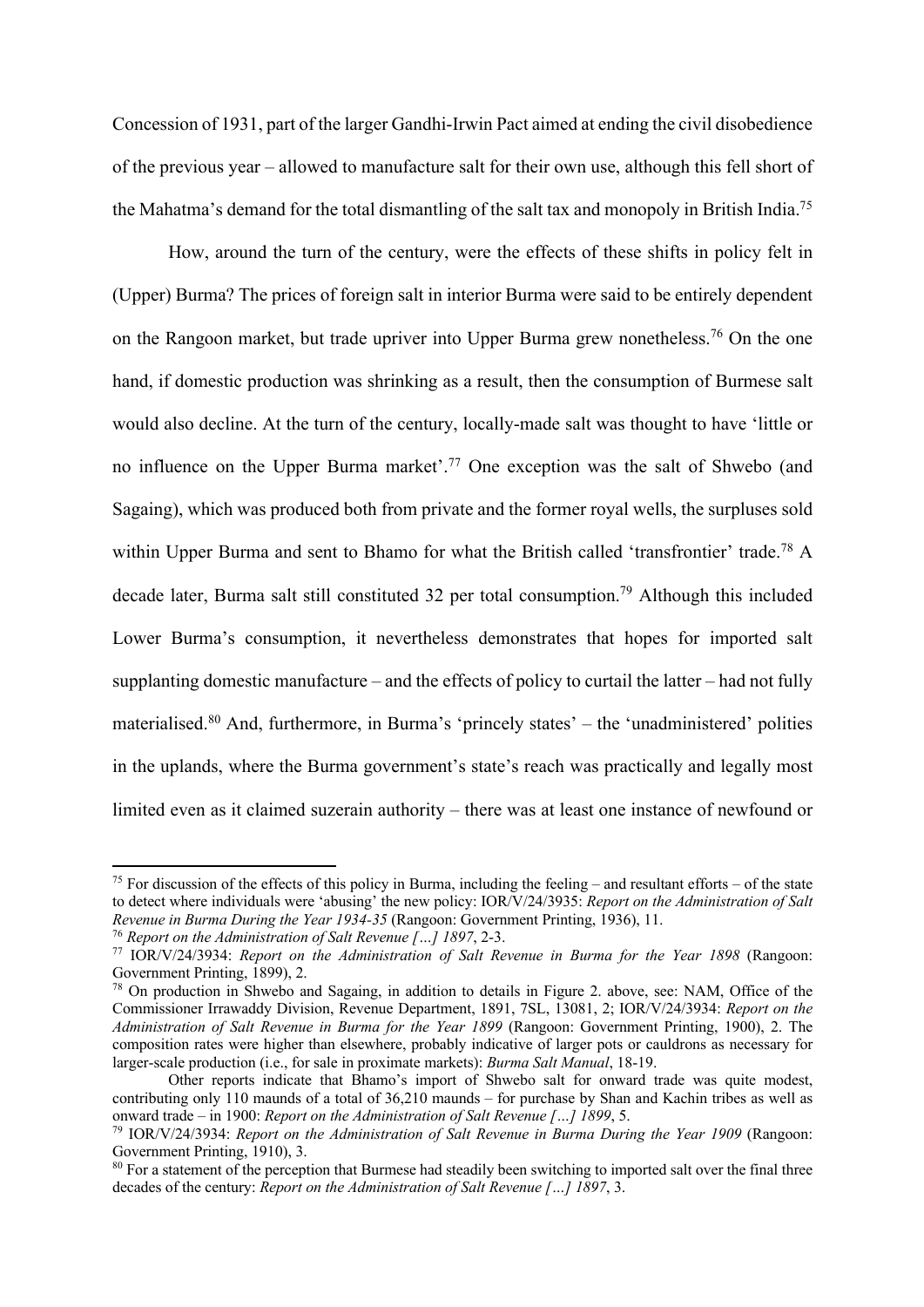newly flourishing enterprise: the Bawgyi salt wells of the Northern Shan States, outside the jurisdiction of the colonial state's fiscal regime because of the *sawbwa*'s (the Shan hereditary ruler) autonomy over their domestic policy, where output doubled in the mid-1900s.<sup>81</sup> On the other hand, a corollary of the fiscal regime and prohibition would be substitution of Burma- for foreign salt, specifically Liverpool salt, which was commanding a growing share of the market up to the turn of the century – and another instance of how the colonies supported the metropolitan economy. This was surprisingly profitable despite the distances involved because salt was used as ballast, so that transportation costs to the port at Rangoon were negligible. Even here, however, all did not continue to plan: 'Liverpool salt appears to have lost its former position in the Burmese market', it was reported in 1910, 'and to have been supplanted by the inferior German salt.'82 Gradually, other kinds of salt also appeared on the Burma market, including that imported from Port Said and Aden, whose share steadily increased through the following decade and contributed to the further deterioration of the position of English salt in Burmese consumption.83

## **III**

Salt was so important to human life in hot and humid monsoon Asia, that the manufacture and taxation of salt, as well as control of supply through regulation and licensing, were not only vital to the state's fiscal health but also imbricated in the everyday expressions of its sovereignty. So obvious and ubiquitous, in fact, that historians have only brushed past – but never paused to carefully examine – its place in the social life of the state. This article has highlighted that salt was critical to the compact forged between sovereign and subjects in India

<sup>81</sup> IOR/V/24/4256: *Note on the Transfrontier Trade of Burma, 1906-07* (Rangoon: Government Printing, 1907),

<sup>1,</sup> where it is also recorded that the colonial state had no idea whether or how much duty was levied.

<sup>82</sup> *Report on the Administration of Salt Revenue […] 1899*, 13.

<sup>83</sup> *Report on the Administration of Salt Revenue […] 1909*, 6; IOR/V/24/3935: *Report on the Administration of Salt Revenue in Burma During the Year 1922-23* (Rangoon: Government Printing, 1923). In turn, these changes subtly transformed trade across the frontier, which is the subject of forthcoming work by the author.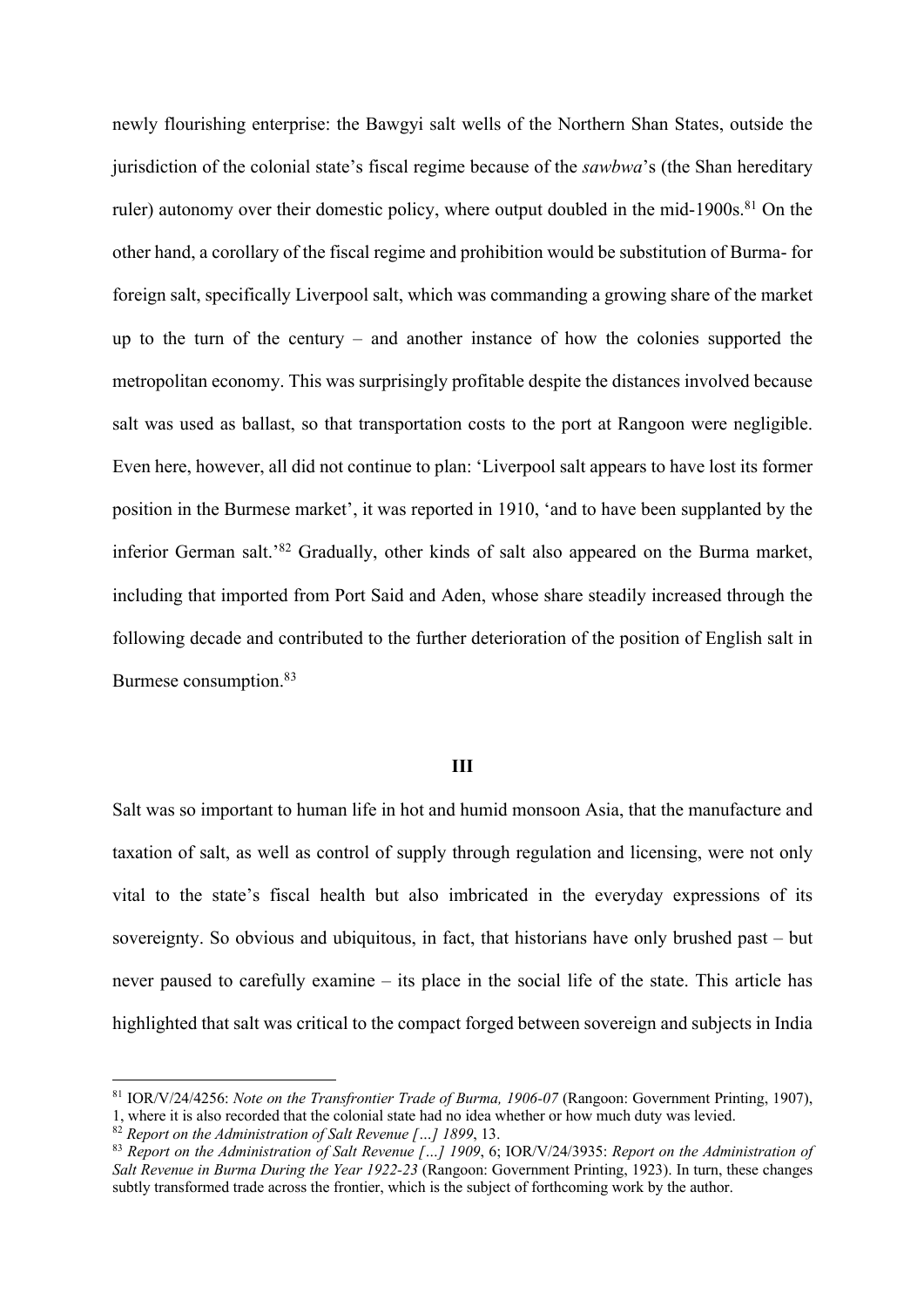and China, for example, then closely focussing on colonial Burma to reveal the *processes* through which the state effected is authority, how the compact was forged with its subjects, and how local circumstances changed the balance of power between the two parties in the negotiation of obligations and rights. To do so, it has examined the period of colonial rule commencing from the establishment of the Government of India's salt monopoly, which was enacted around the same time as the final stage of the conquest of Burma. But one moment in Burma's history, toward the end of the colonial period, captures much of the essence of what has been described above.

A few years after Burma's divorce from India, the British Empire faced its greatest cataclysm: war in Asia. The destruction brought by the bombing of Rangoon is palpable even today, for the burning of government offices decimated the colonial archive, its yawning gaps and silences a reminder of the Japanese conquest and occupation.<sup>84</sup> The disruptive – if not also destructive – effects of warfare were much farther-reaching, however, and the Upper Burma frontier with China was no exception, for Yunnan province played a pivotal role in Chinese pushback against Japan. By winter 1944, the tide turned against the Axis forces as the Allied powers began the reconquest of Japanese-occupied Burma. Preparations for victory were already in motion earlier that summer, however, following successes against the Japanese. At 10am, Friday 9th June 1944, the Consultative Committee of the Burma Government had met during its exile in Simla, India, for its third meeting. Its dedicated topic of discussion: the 'Report of the Expert Advisory Committee on the Rehabilitation of the Salt Industry'.

Burma's salt industry had not been destroyed by colonial policy before the war, in fact continuing to meet around half of domestic demand. The remainder was largely fulfilled by German salt, although German shipments met significant competition immediately before the

<sup>84</sup> For a general history: Christopher Bayly and Tim Harper, *Forgotten Armies. Britain's Asian Empire and the War with Japan* (London: Penguin, 2005).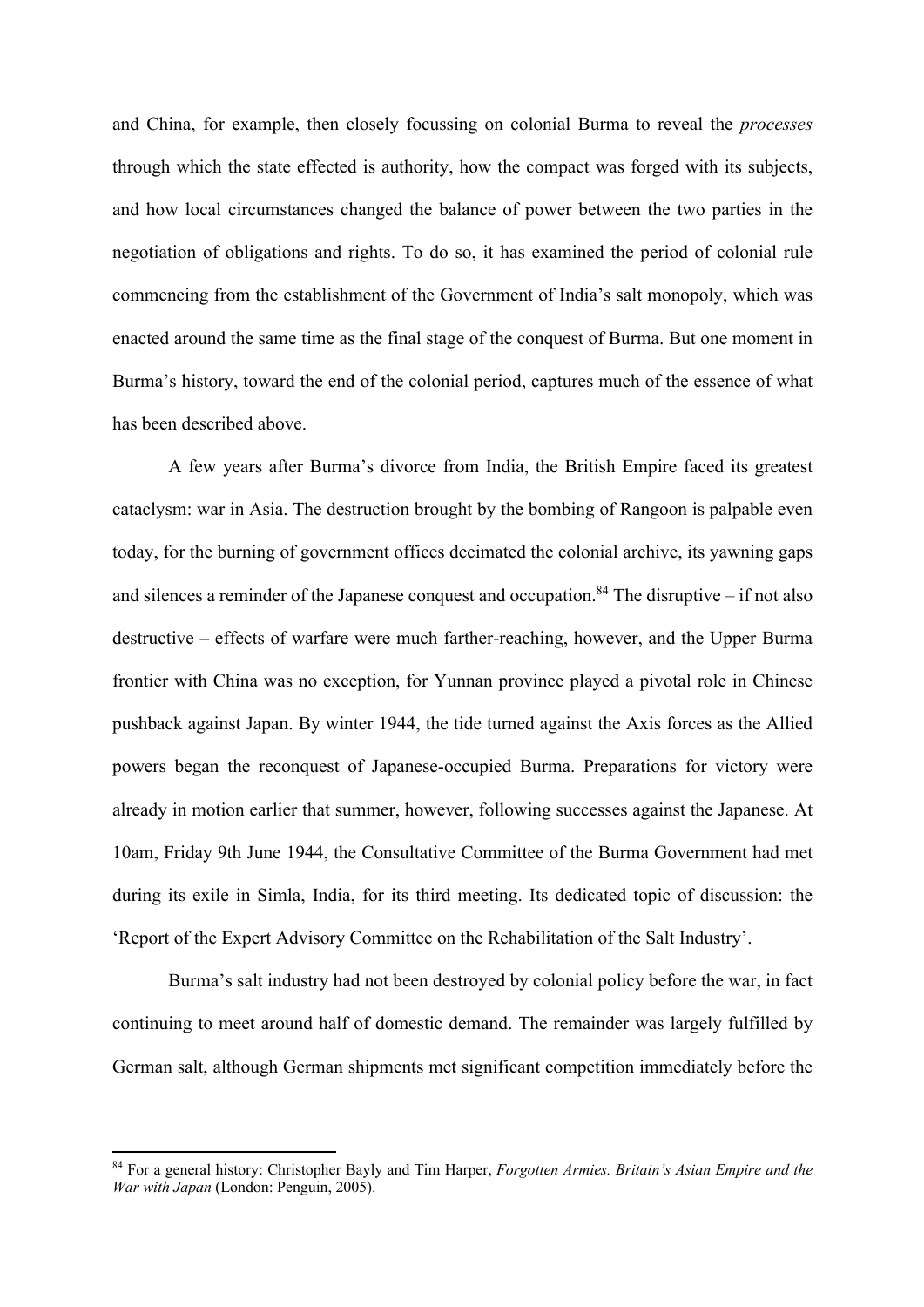outbreak of war from Karachi, from whence were transported significant quantities of salt – Indian, thus not subject to protective duty – to Rangoon.<sup>85</sup> But there was (conflicting) evidence of shortages by 1944, with high prices and the introduction of rationing serving as indications of a maldistribution (if not the outright scarcity) of salt, and the Committee also needed to consider the possibility that 'the salt industry might be entirely dislocated by military operations for the recovery of Burma and the destruction of plant by the enemy prior to his withdrawal.'86 At the same time, resuming importation of German salt was obviously off the table, while procurement from other places around the Indian Ocean was likely to be challenging until the cessation of the war. Ultimately, if Britain was to successfully take enemy-occupied Burma: 'The vital need which Burma has for a reasonably assured salt supply, whether from local production or from import, requires no stressing.<sup>87</sup>

The Committee thus discussed each item in the report, paying attention to the immediate and longer-term issues at stake in returning Burma to at least its pre-war level of self-sufficiency, including the seasonality of productive operations and its implications for the salt deficit and stockpiling; the nature of government encouragement or intervention in what were essentially private enterprises; when (or whether at all) taxes should be levied, and at what rates, as excise and on imports; the price and necessity of government monopoly on sales, in the first instance and possibly beyond; and the role of the military in distributing supplies to civilians. A final consideration was the extent to which the salt wells of Upper Burma should be exploited, lest they dry up, or production concentrated in the salt fields of Amherst district (prior to the war, contributing around eight-tenths of Burma's total output), with the risk that resultant demand for locally-available fuel for the boiling operations denude the surrounding

<sup>85</sup> IOR/M/3/1421: 'Rehabilitation of the Burma Salt Industry', F.D. Odell (Secretary for Agriculture and Rural Economy), 27.12.1944.

<sup>86</sup> IOR/M/3/1421: 'Memorandum', 9.6.1944.

<sup>87</sup> IOR/M/3/1421: F.D. Odell, the Secretary for Agriculture and Rural Economy, to the His Excellency the Governor of Burma, Colonel Sir Reginald Hugh Dorman-Smith, 27.12.1944.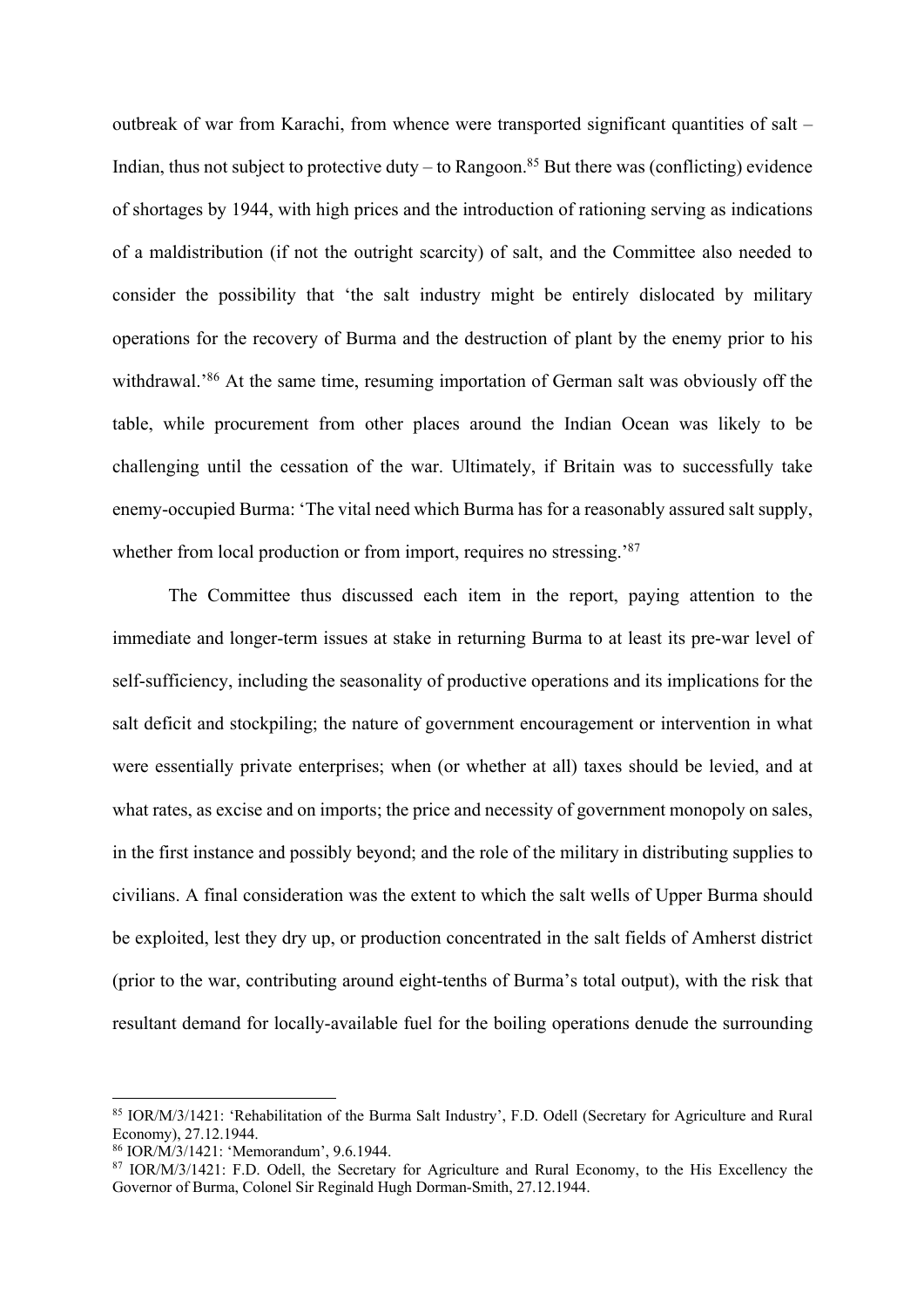forests.88 The colonial state was thus carefully planning how it would entirely re-establish itself, a task in which control of the production and distribution of salt was as critical as it had been in the 1880s or 1910s. This control had to be durable, furthermore, with the Committee as attentive to exigencies in the short-term, as matters effecting the longevity of the colonial state's political authority.

By focussing on this material substance, this article draws the study of the law and state power into dialogue with matters of political economy, material life, and the environment.<sup>89</sup> It also contributes to a growing (albeit disparate) body of work that examines the power of the state not solely or primarily through the actions of human agents and the ideologies or institutions of their creation, including those relating to crime and punishment. Instead, the state is viewed in such work through the lens of non-human actors, including commodities, animals, and even the natural environment, or else the way these have moulded the character of governance and power. A few pertinent examples from monsoon Asia may suffice to give a sense of this field. A number of historians have lately demonstrated how the gendered, raced, and classed hierarchies at the heart of the British imperial project were disrupted by non-human animals and the difficulty of human-animal relationships.<sup>90</sup> Mosquitoes are a prime example, although there were spaces – such as the Burma-China borderland – where indigenes were more resistant to malaria than outsiders, whether the latter were drawn from among the

<sup>88</sup> H.L. Chibber, 'The Salt Industry of Amherst District' in *The Journal of the Burma Research Society*, vol. xix, no. 2 (1929), 47-56, of which the analysis on 52 and plates II-III demonstrate Amherst's significance as well as the impact of the Great War years on dramatically – albeit temporarily – enlarging output, and 54 for discussion of the reliance on moneylenders and its (negative) impact on profits in turn that the author of this article has not seen discussed elsewhere.

<sup>89</sup> Rohit De, *A People's Constitution. The Everyday Life of Law in the Indian Republic* (Princeton: Princeton University Press, 2018), is but one brilliant recent example of an emerging wave of scholarship that similarly understands the state and sovereignty not as abstracts to be understood through the study of political and legal thought (and their instantiations), but as practices whose content and character was fleshed out in the quotidian – often, material or commercial – realm through everyday encounters.

<sup>90</sup> Antoinette Burton and Renisa Mawani, eds., *Animalia: An Anti-Imperial Bestiary for Our Times* (Duke University Press, 2020), for a wide range of scholarly perspectives from across the British Empire.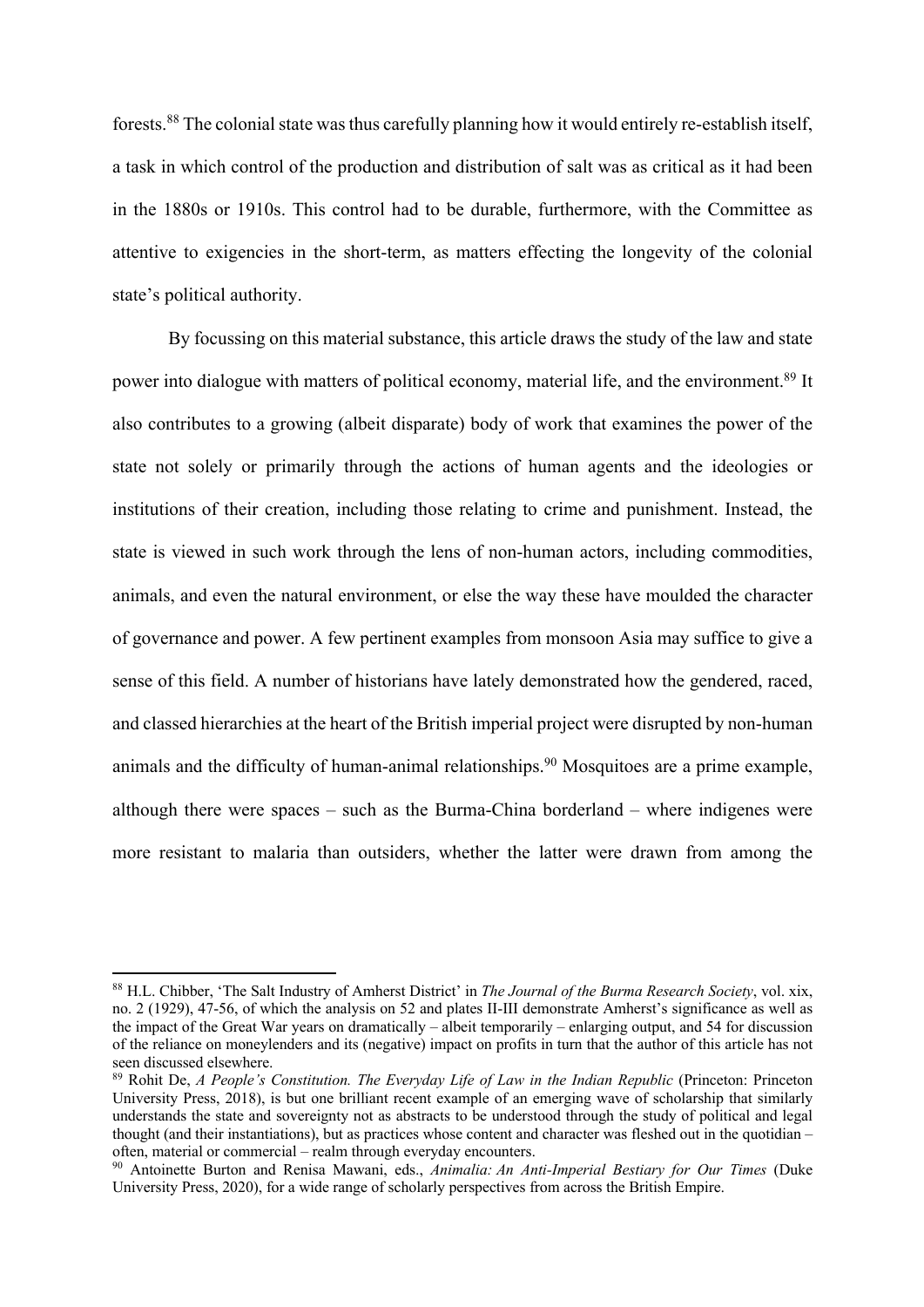colonised or from the expatriate population.91 Erica Mukherjee has recently illuminated how the riparian landscape of the Ganges delta frustrated the late eighteenth-century colonial state's effort to institute a new political economy in Bengal. In theory, settling in perpetuity the tax demand made of proprietors of land would turn them into the 'improving' landlords of Enlightenment political thought that informed East India Company policy, for rational actors would recognise the incentive to make their landholdings more productive and thereby realise greater profit. In practice, the nature of local rivers was such that alluvium was eroded from one place and brought to another, so that the landholdings underpinning the so-called 'Permanent Settlement' of 1793 were in many places fundamentally impermanent, undermining the stimulus to natural improvement and precipitating bankruptcy and unrest.<sup>92</sup>

While contributing to the broader methodological shift represented by such scholarship, there is, nevertheless, something singular and distinctive about the present analysis. Salt was critical to the consumption of the *entire* populace – indigenous and expatriate, rich and poor, military and civilian – *everywhere* across colonial Burma. Its absolute necessity was the basis of the compact forged between ruler and ruled, reminiscent of E.P. Thompson's notion of a 'moral economy' of reciprocal rights and obligations between the ordinary folk and their masters.<sup>93</sup> Except, as this analysis has demonstrated, the spread of industrial capitalism – here represented by imported salt from England and Germany – did not quite eradicate and replace this archaic and patrimonial relationship with an abstract, impersonal, and more modern one, as Thompson supposed.94 Salt's very mundanity is also distinct, and a focus upon this commodity has brought to attention how deep, insidious, and potent was the *everyday* power

<sup>91</sup> David A. Bello, 'To Go Where No Han Could Go for Long: Malaria and the Qing Construction of Ethnic Administrative Space in Frontier Yunnan' *Modern China*, vol. 31, no. 3 (2005), 283-317.

<sup>92</sup> Erica Mukherjee, 'The Impermanent Settlement: Bengal's Riparian Landscape, 1793-1846', *South Asian Studies*, vol. 36, no. 1 (2020), 20-31.

<sup>93</sup> E. P. Thompson, 'The moral economy of the English crowd in the eighteenth century' *Past and Present*, no. 50 (1971), 76-136.

<sup>&</sup>lt;sup>94</sup> Around the same time as Thompson, the idea of 'moral economy' was used to explain anti-colonial protest in Burma in a now classic work: Scott, *Moral Economy*.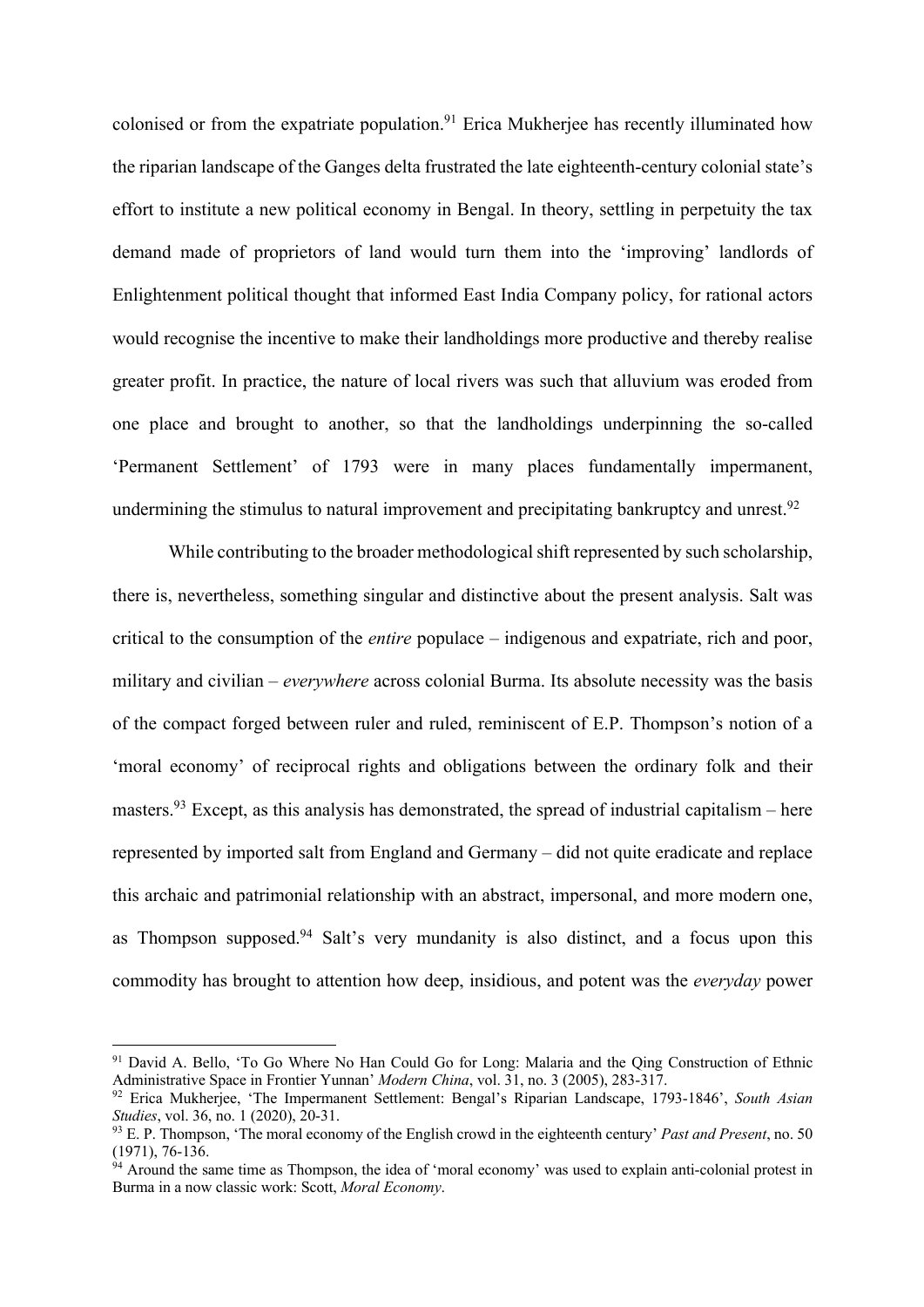of the state able to control its production or consumption. By the same turn, it has also been shown how very fragile the state's authority was in those places where its control was weaker or more difficult to effect – a point that brings to attention a larger set of arguments made in this article about territory.

By venturing from the delta to Lower Burma at large, and from thence to Upper Burma and the frontier, it is clear that the ambivalence of colonial administrators and the exceptions or idiosyncrasies written into the law were the product of very real constraints: epistemological and material, environmental and demographic, and of personnel. This is amply reflected in the higher rates of reward for indigenous intermediaries in Upper Burma compared to Lower Burma that was not an aberration or abuse but, in fact, enshrined in the very substance of the law (i.e., the Burma Salt Directions of 1910). The nature and persistence of the composition system, complete with all its manifold variations, as well as the difficulty outside the delta – and especially in Upper Burma – of prohibiting salt manufacture to precipitate the necessity of export, is all evidence of the obstacles to the government's most fulsome exploitation of its salt monopoly. The sovereignty of the Burma government was thus contested from the ground up, forged as a negotiation between the centre, the districts, and their populations, to produce an expression of power that was not only layered – that is, direct in some places but effected, if at all, through suzerains in others – but also spatially-variegated and lumpy.

The 'ability to create exceptions has always been held to be a norm of sovereignty', Rohit De says of legal scholars' (including historians') understanding of the state and its law.95 One site that has been critical to thinking about legal exception in the British Empire has been the borderland or frontier.<sup>96</sup> On the imperial periphery were found those non-sedentary populations described by contemporaries as 'savages', violent 'tribals', and other 'wild' or

<sup>95</sup> De, *A People's Constitution*, 52 for citation.

<sup>96</sup> See, above: n. 32.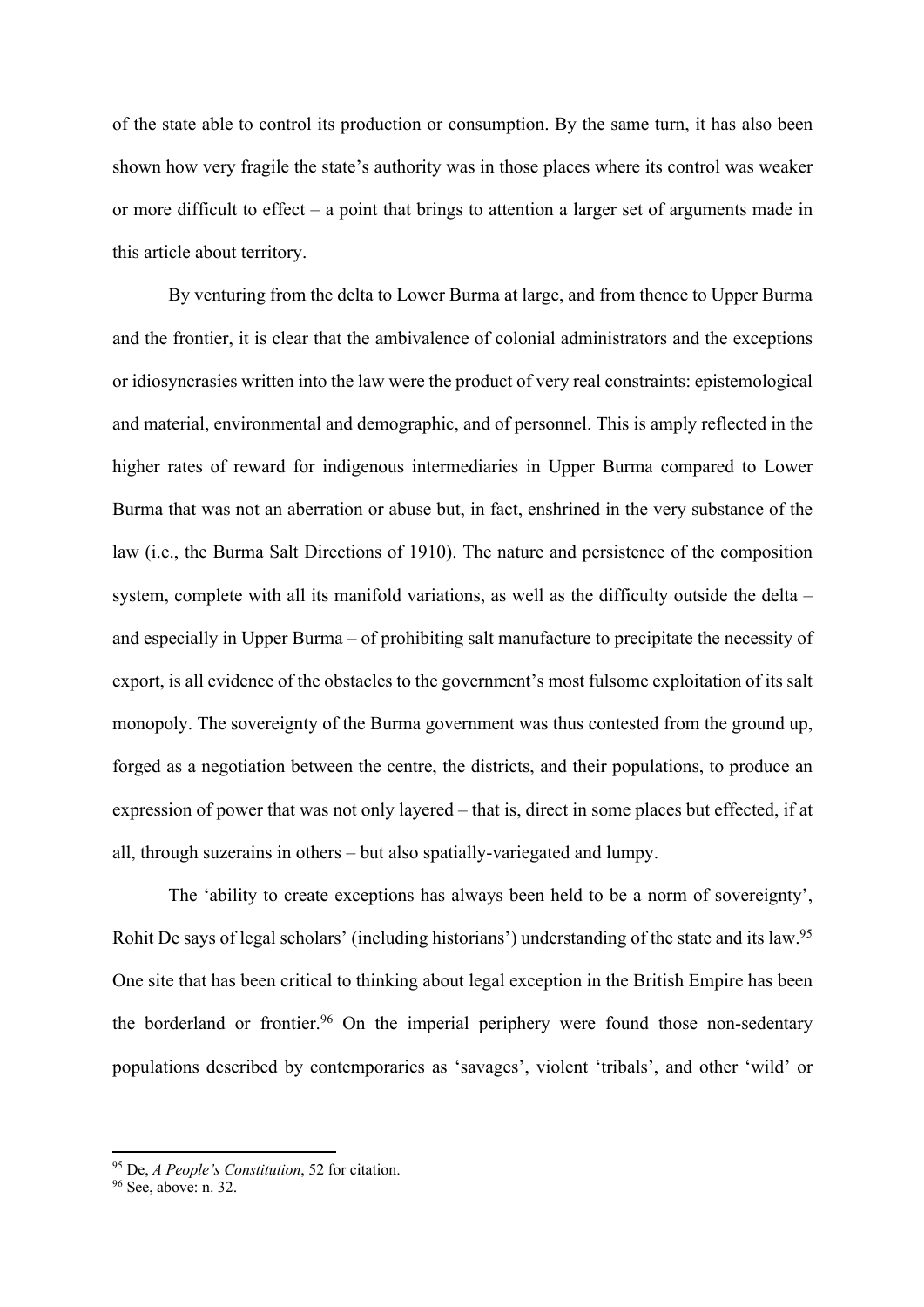'uncivilised' people bonded by kinship ties and the supposedly timeless precepts of 'custom' and 'tradition' into collectivities.<sup>97</sup> One view, proposed by James Scott and others, is that such peoples had historically moved into the inhospitable and unproductive uplands ('Zomia') to escape and seek refuge from the predation and coercion of modern states sited in the plains. Upper Burma and its highlands have been central to Scott's work, which has since been extended to other hilly and mountainous borderlands around the world. Others have argued that Scott's thinking is flawed, for it ignores the long-standing interdependence of uplanders and lowlanders of the sort presented in this article.<sup>98</sup> Others still, as exemplified by the recent work of Benjamin D. Hopkins, suggest that the aforementioned ideas about territory (the 'frontier') and its inhabitants ('savages') were the *product* of the expansion of modern states.

'They were not frontiers because of place,' Hopkins argues, 'but rather because of […] the practice of administration that states used to govern them', which he calls 'frontier governmentality.'99 As states expanded, they sought not to conquer and assimilate, but to physically and culturally contain and enclose this space – now discursively constructed as the frontier – and the indigenes who dwelt there. As the state was weakest on the frontier, it sanctioned certain groups to rule on its behalf with reference to local 'customs' and 'traditions' of their own definition and in a highly personalistic form of rule, which was 'another form of subjugation and governance rather than the absence of it', not least because this procedure involved privileging certain groups (for instance, the elite men of particular tribes) over others.100 A centrepiece of Hopkins' analysis is the Frontier Crimes Regulation (FCR) that was promulgated in 1872 to deal with the problem of violence on the Indo-Afghan frontier, and which went on to become a role model of frontier governmentality in Palestine and Iraq, in

<sup>97</sup> Benjamin D. Hopkins, *Ruling the Savage Periphery. Frontier Governance and the Making of the Modern State* (Cambridge, Mass.: Harvard University Press, 2020), 2-3 and *passim*.

 $98$  See, above: n. 26

<sup>99</sup> Hopkins, *Ruling the Savage Periphery*, 5.

 $100$  Ibid, 7.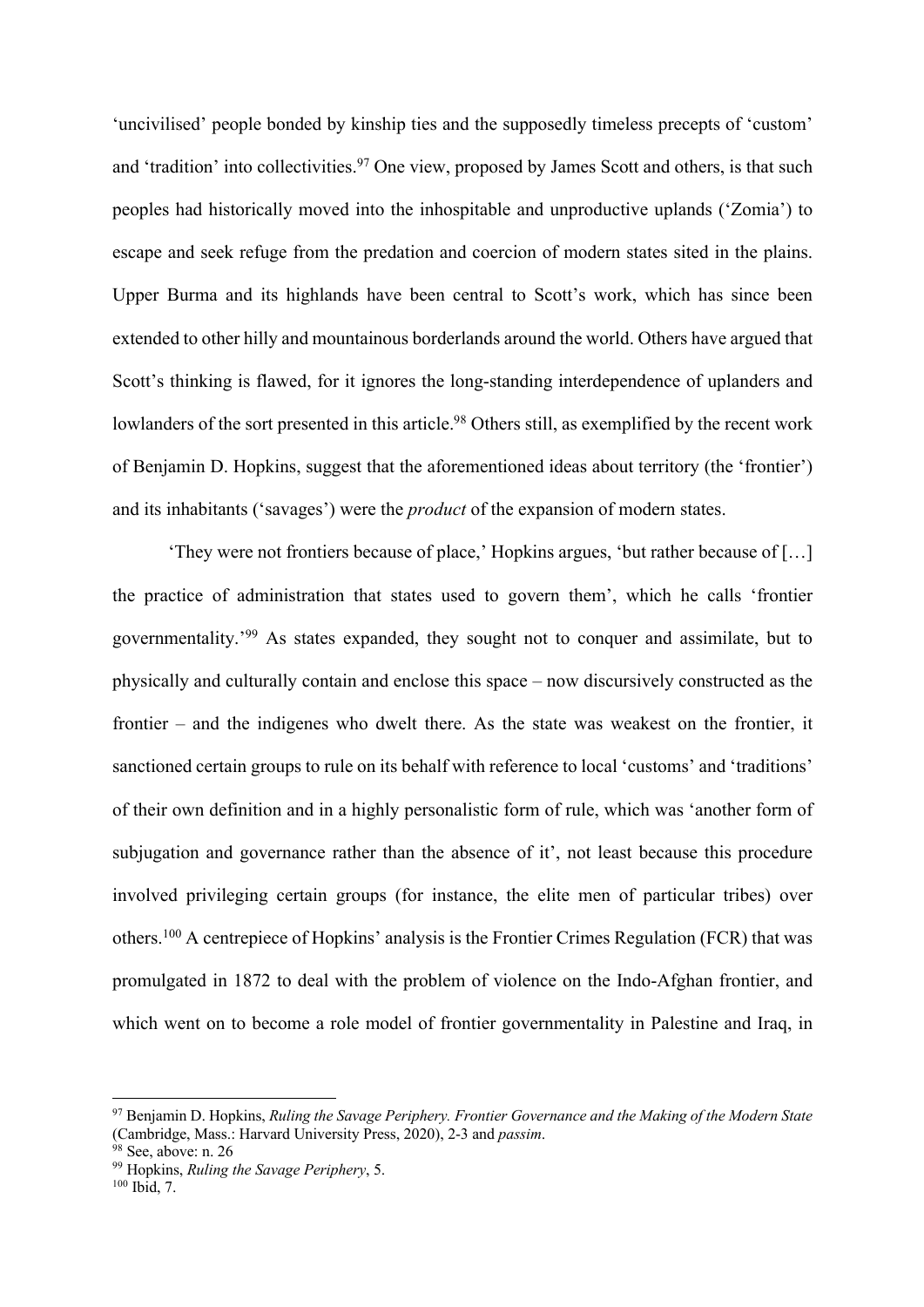Nigeria, Kenya, Somalia, and South Africa. Although mentioned only briefly, Hopkins notes that variations of the FCR were hastily rolled out over Upper Burma in the 1890s in the form of statutes governing the Kachin Hills (1895), the Chin Hills (1896), and the wider Burma Frontier Tribes Regulations (1896).<sup>101</sup> This ought not be surprising given the evidence presented in this article. Those methods of conquest, pacification, and coercion deployed in Upper Burma that rested on control of access to salt, as a ready necessity, were first perfected on the Indo-Afghan frontier, for colonial officers – many of whom had cut their teeth on the Northwest Frontier of British India– saw a similitude between the landscape and peoples of these two places, and thus of the strategies there most likely to succeed.

Though his work does much to dismantle the core-periphery understanding of territory that remains ingrained in the historiography of states and empires, Hopkins' analysis inadvertently relies on the discursive binaries of civilised and uncivilised, the assimilated core of the modern state and its unassimilated frontier. By shifting focus from the study of exceptional laws and arbitrary powers in unusual spaces (such as 'frontiers'), and instead looking at everyday aspects of the state and its spatial variations across the state as a whole, this article offers a more complex picture. British Burma was composed of multiple distinct spaces. On the one hand, there was the heartland or core of the colonial state on the Delta. On the other, there were the unadministered 'princely states' (the Shan States, for instance), which were counterparts to the suzerainties of Indian maharajas in British India, as well as the administered tracts (such as the Kachin country), where exceptional laws were in place to govern the 'independent tribes', and which were conceived as analogues of the Northwest Frontier. Between these, however, was the heart of the Burma dry zone – a vast space, including population zones in proximity of the Irrawaddy, such as Shwebo and Sagaing. This was neither the core of the colonial state nor its frontier, and certainly not some kind of stateless 'Zomia'.

<sup>101</sup> Ibid, 56-57.